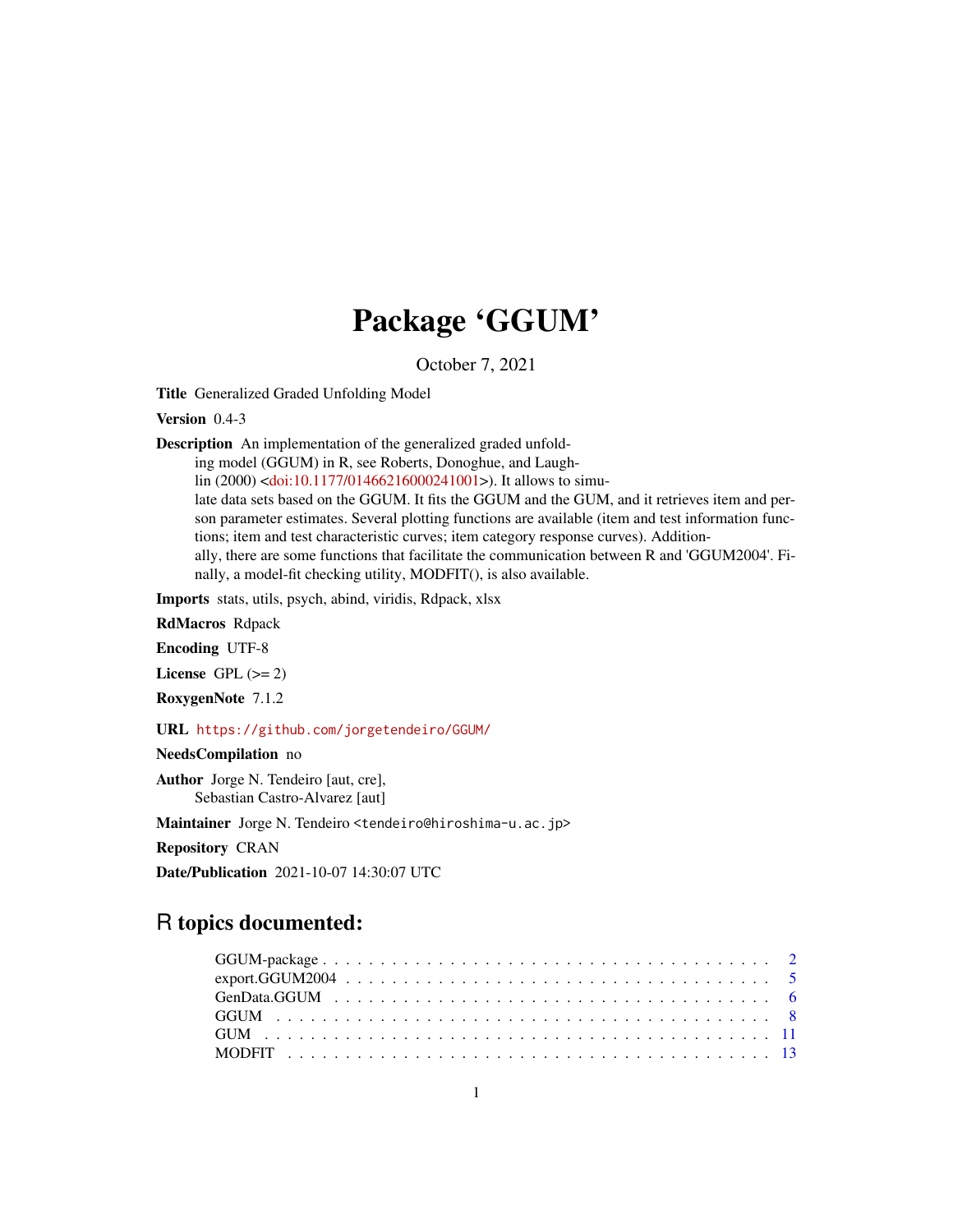## <span id="page-1-0"></span>2 GGUM-package

| Index | 30 |
|-------|----|
|       |    |

GGUM-package *GGUM*

#### Description

The GGUM package fits the generalized graded response model (GGUM; Roberts et al., 1996, 2000). It is based on marginal maximum likelihood (Roberts et al., 2000) to estimate the item parameters and an estimated a posteriori (EAP) method to estimate the person parameters.

The GGUM is defined by

$$
P(Z_i = z | \theta_n) = \frac{f(z) + f(M - z)}{\sum_{w=0}^{C} [f(w) + f(M - w)]}
$$

,

$$
f(w) = exp \left\{ \alpha_i \left[ w(\theta_n - \delta_i) - \sum_{k=0}^w \tau_{ik} \right] \right\},\,
$$

where:

- The subscripts  $i$  and  $n$  identify the item and person, respectively.
- $z = 0, \ldots, C$  denotes the observed answer response.
- $M = 2C + 1$  is the number of subjective response options minus 1.
- $\theta_n$  is the latent trait score for person *n*.
- $\alpha_i$  is the item slope (discrimination).
- $\delta_i$  is the item location.
- $\tau_{ik}$  ( $k = 1, \ldots, M$ ) are the threshold parameters.

Parameter  $\tau_{i0}$  is arbitrarily constrained to zero and the threshold parameters are constrained to symmetry around zero, that is,  $\tau_{i(C+1)} = 0$  and  $\tau_{iz} = -\tau_{i(M-z+1)}$  for  $z \neq 0$ .

This package produces comparable results to the ones based on the GGUM2004 program (Roberts et al., 2000; Roberts et al., 2006), for the GUM (Model 3 in GGUM2004) and the GGUM (Model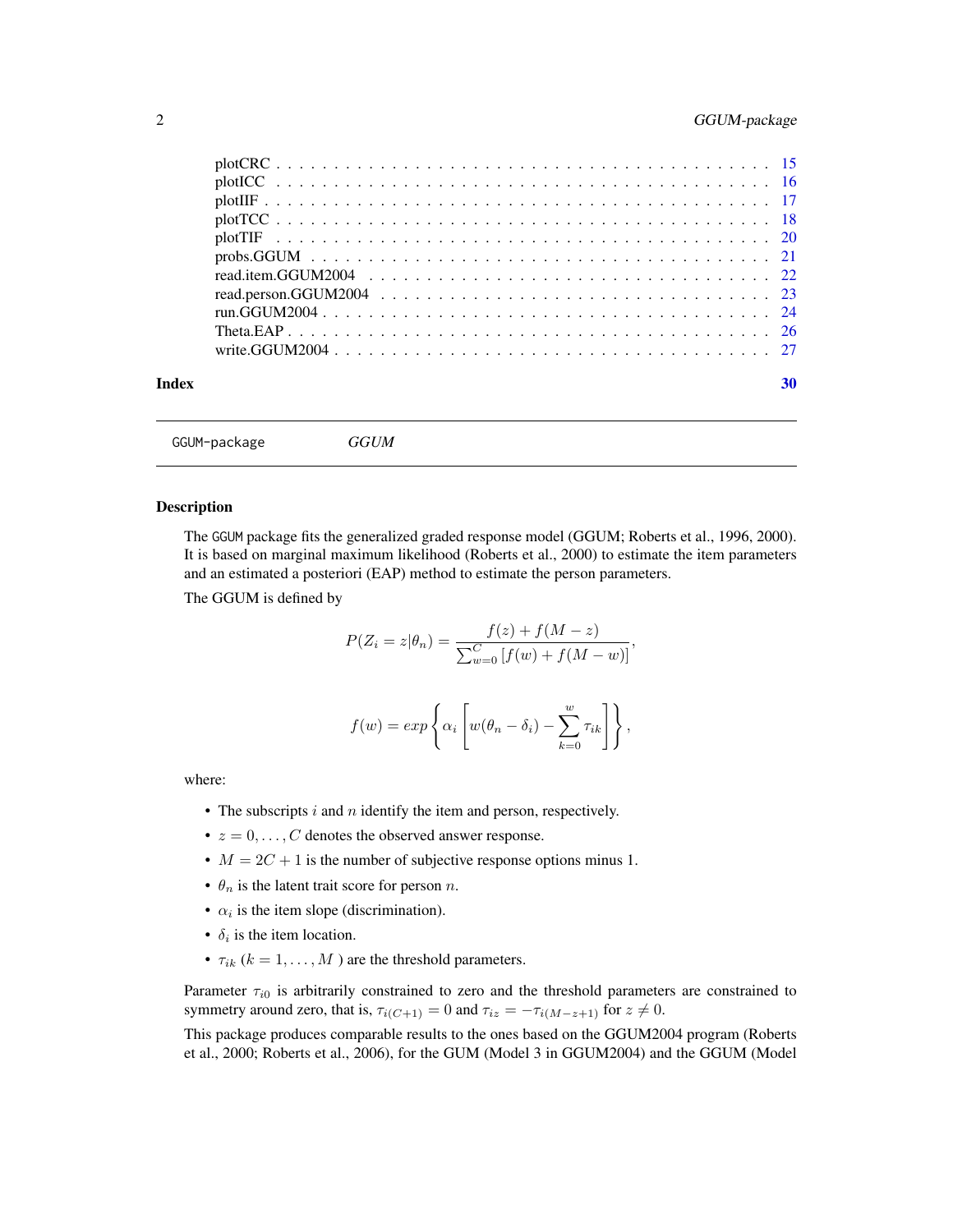<span id="page-2-0"></span>8 in GGUM2004). For those accustomed to using GGUM2004, this packages provides a useful set of functions that allow exporting data and code to GGUM2004, running GGUM2004, and retrieving the parameter estimates. Thus, if desired, one can run GGUM2004 and retrieve the results completely from within the R environment.

Versions:

- Version 0.3.1 (January 2018)
- Version 0.3.2 (July 2018)

Fixed a bug related to data preprocessing (removing response patterns with all-disagree answers). Many thanks to JB Duck-Mayr for offering a fix in GitHub, and also to Michael Hermann who independently spotted the same issue (for dichotomous data).

- Version 0.4 (January 2020) Fixed two bugs (in Theta.EAP() and write.GGUM2004())
- Version 0.4-1 (May 2020) Implemented two changes in GUM.R to adapt to R 4.1 (currently R-devel) and survive CRAN's build checks.
- Version 0.4-2 (February 2021) Updated affiliation.
- Version 0.4-3 (October 2021) Implemented further changes to adapt to R 4.1, similar to what was done in Version 0.4-1.

## Details

| Package: | GGUM                   |
|----------|------------------------|
| Type:    | Package                |
| Version: | $0.4 - 3$              |
| Date:    | $2021 - 10 - 07$       |
| License: | GPL Version 2 or later |

The GGUM package contains useful functions, summarized below:

• Fitting the GUM/GGUM:

| <b>Function</b> | <b>Description</b>                        |
|-----------------|-------------------------------------------|
| GenData.GGUM    | Generate data from the GUM/GGUM           |
| probs.GGUM      | Compute model probabilities for the GGUM  |
| <b>GUM</b>      | Fit the GUM                               |
| <b>GGUM</b>     | Fit the GGUM                              |
| <b>MODFIT</b>   | MODFIT for the GGUM                       |
| Theta.EAP       | Estimate thetas and their SEs (GUM, GGUM) |

• Plots:

Function Description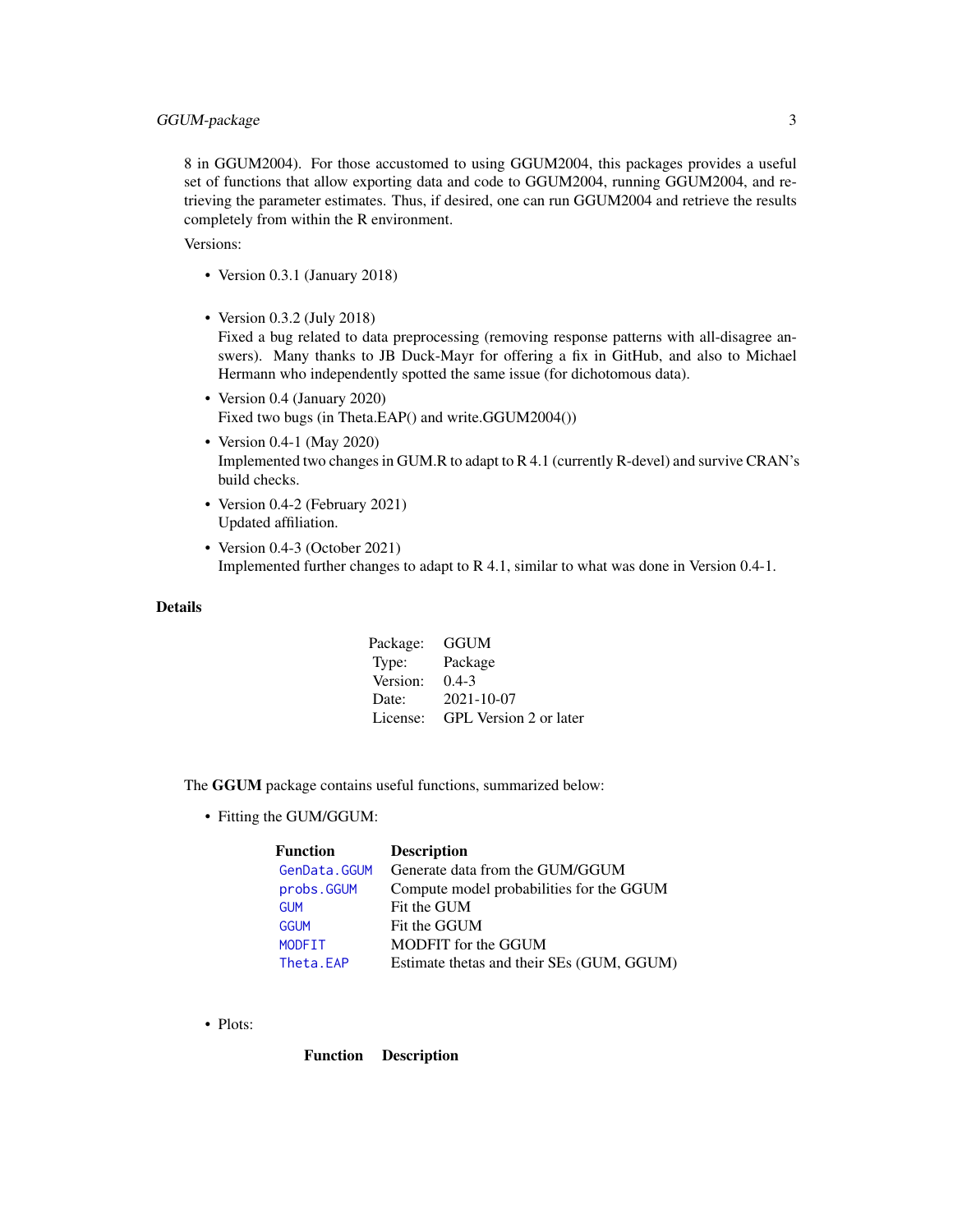<span id="page-3-0"></span>[plotCRC](#page-14-1) Plot item category response curves (CRCs) [plotICC](#page-15-1) Plot item characteristic curves (ICCs) [plotIIF](#page-16-1) Plot item information functions (IIFs) [plotTCC](#page-17-1) Plot test characteristic curve (TCC) [plotTIF](#page-19-1) Plot test information function (TIF)

• GGUM2004 interface:

| Call GGUM2004 and import the estimated parameters into R |
|----------------------------------------------------------|
|                                                          |
|                                                          |
|                                                          |

- Available methods for objects of class "GGUM":
	- plot() print() summary()

#### Author(s)

Maintainer: Jorge N. Tendeiro <tendeiro@hiroshima-u.ac.jp>

Authors:

• Sebastian Castro-Alvarez <secastroal@gmail.com>

#### References

Roberts JS, Laughlin JE (1996). "A unidimensional item response theory model for unfolding responses from a graded disagree-agree response scale." *Applied Psychological Measurement*, 20, 231-255.

Roberts JS, Donoghue JR, Laughlin JE (2000). "A general item response theory model for unfolding unidimensional polytomous responses." *Applied Psychological Measurement*, 24, 3-32.

Roberts JS, Fang H, Cui W, Wang Y (2006). "GGUM2004: A Windows-Based Program to Estimate Parameters in the Generalized Graded Unfolding Model." *Applied Psychological Measurement*, 30, 64-65.

#### See Also

Useful links:

• <https://github.com/jorgetendeiro/GGUM/>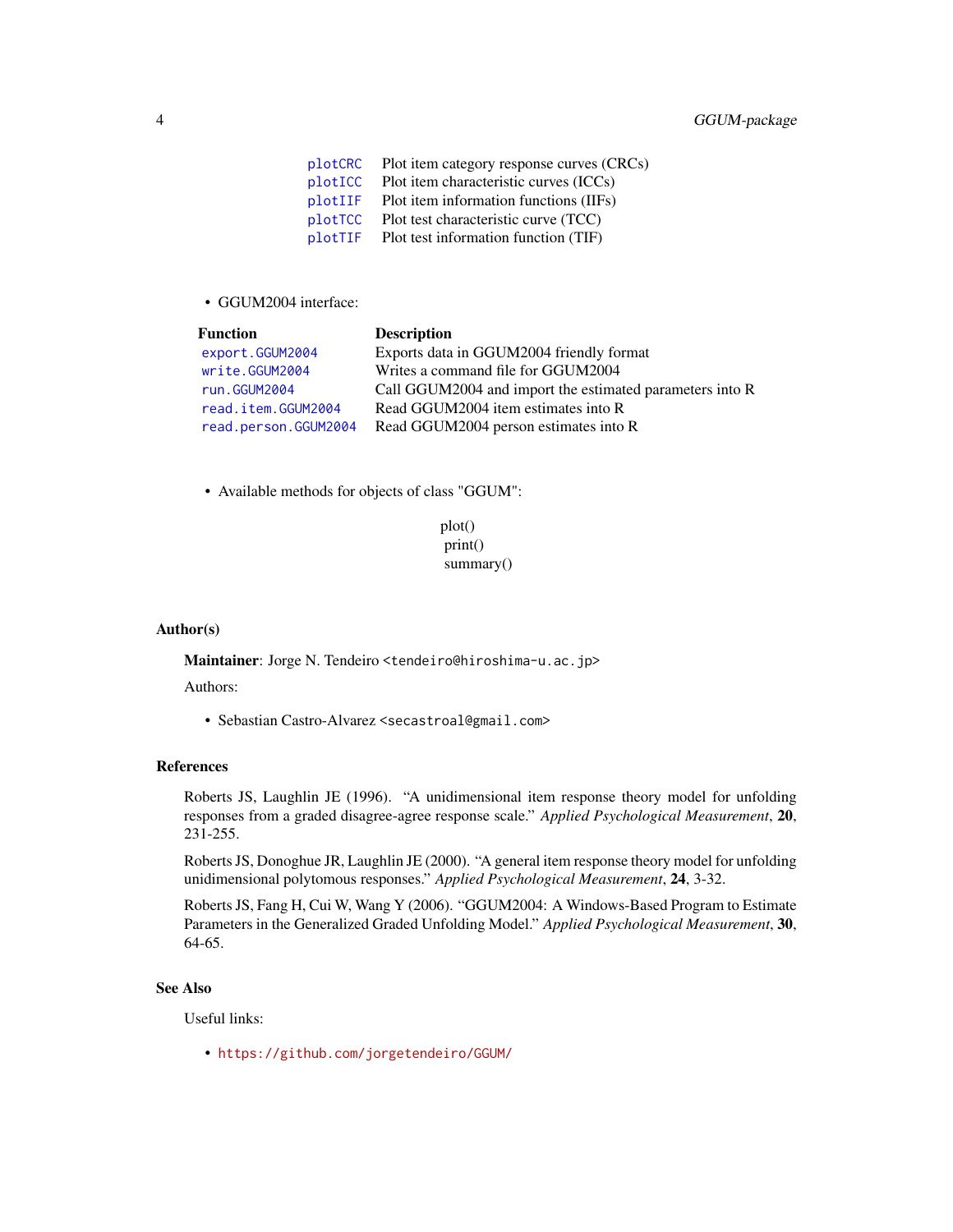## <span id="page-4-0"></span>export.GGUM2004 5

#### Examples

```
## Not run:
# Example 1 - Same value C across items:
# Generate data:
gen1 <- GenData.GGUM(2000, 10, 2, seed = 125)
# Fit the GGUM:
fit1 <- GGUM(gen1$data, 2)
th1 <- Theta.EAP(fit1)
# Plot the test information function:
plotTIF(fit1, th1)
# Check model fit:
MOD.res <- MODFIT(fit1)
# Example 2 - Different C across items:
# Generate data:
set.seed(1); C \leq sample(3:5, 10, replace = TRUE)
I < -10gen2 <- GenData.GGUM(2000, I, C, seed = 125)
# Fit the GGUM:
fit2 <- GGUM(gen2$data, C)
th2 <- Theta.EAP(fit2)
# Plot item information functions for items 1 and 3:
plotIIF(fit2, th2, items = c(1, 3))
# Example 3 - Fit GGUM using GGUM2004:
# Assuming the installation directory is C:/GGUM2004, then do this:
# Export data to GGUM2004:
export.GGUM2004(gen2$data)
# Write command file:
write.GGUM2004(I, C)
# Run GGUM2004:
res.GGUM2004 <- run.GGUM2004()
## End(Not run)
```
<span id="page-4-1"></span>export.GGUM2004 *Exports data in 'GGUM2004' friendly format*

#### Description

export.GGUM2004 exports the data from R to a text file according to the format required by 'GGUM2004'

#### Usage

```
export.GGUM2004(data, data.file = "data", data.dir = tempdir())
```
#### Arguments

data The R data matrix to be exported.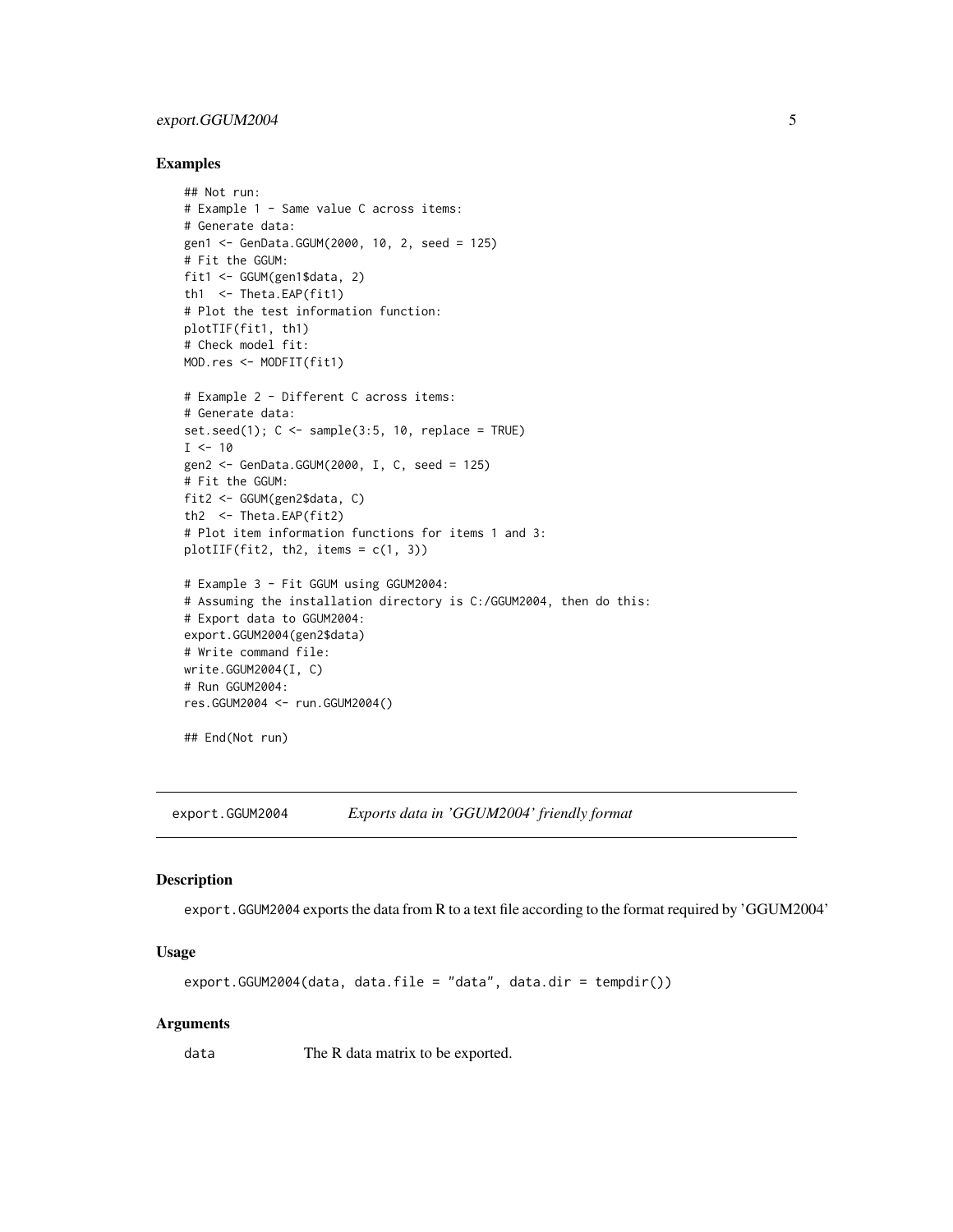<span id="page-5-0"></span>

| data.file | A character string defining the name of the data file. No file extension is re-<br>quired.                                                                                                                                                            |
|-----------|-------------------------------------------------------------------------------------------------------------------------------------------------------------------------------------------------------------------------------------------------------|
| data.dir  | A character string defining the path to the directory where the data file (possi-<br>bly exported by function export. GGUM2004) is stored. By default a temporary<br>directory is used, but the user can naturally specify a directory of her choice. |

#### Details

This function exports the R matrix data in 'GGUM2004' (Roberts, Donoghue, & Laughlin, 2000; Roberts et al., 2006) friendly format. This data file is to be used together with a 'GGUM2004' command script (or using the GUI itself, of course). 'GGUM2004' may be executed directly or may be called from R, see run. GGUM2004.

By experience, we noticed that long directory paths (especially if spaces are included) make 'GGUM2004' fail to execute with error file not found. Therefore, a good advice is to choose data.dir wisely (short paths, no spaces).

Observe that this function is optimized for the Windows operating system because 'GGUM2004' is a Windows program.

#### Author(s)

Jorge N. Tendeiro, <tendeiro@hiroshima-u.ac.jp>

#### References

Roberts JS, Donoghue JR, Laughlin JE (2000). "A general item response theory model for unfolding unidimensional polytomous responses." *Applied Psychological Measurement*, 24, 3-32.

Roberts JS, Fang H, Cui W, Wang Y (2006). "GGUM2004: A Windows-Based Program to Estimate Parameters in the Generalized Graded Unfolding Model." *Applied Psychological Measurement*, 30, 64-65.

#### Examples

```
# Generate data:
C \leq -c(3, 3, 3, 5, 5, 5)I \le -6gen <- GenData.GGUM(750, I, C, seed = 125)
# Export data to 'GGUM2004':
export.GGUM2004(gen$data)
```
<span id="page-5-1"></span>GenData.GGUM *Generate data from the GUM/GGUM*

#### Description

GenData.GGUM generates all model parameters (items and persons) and item scores.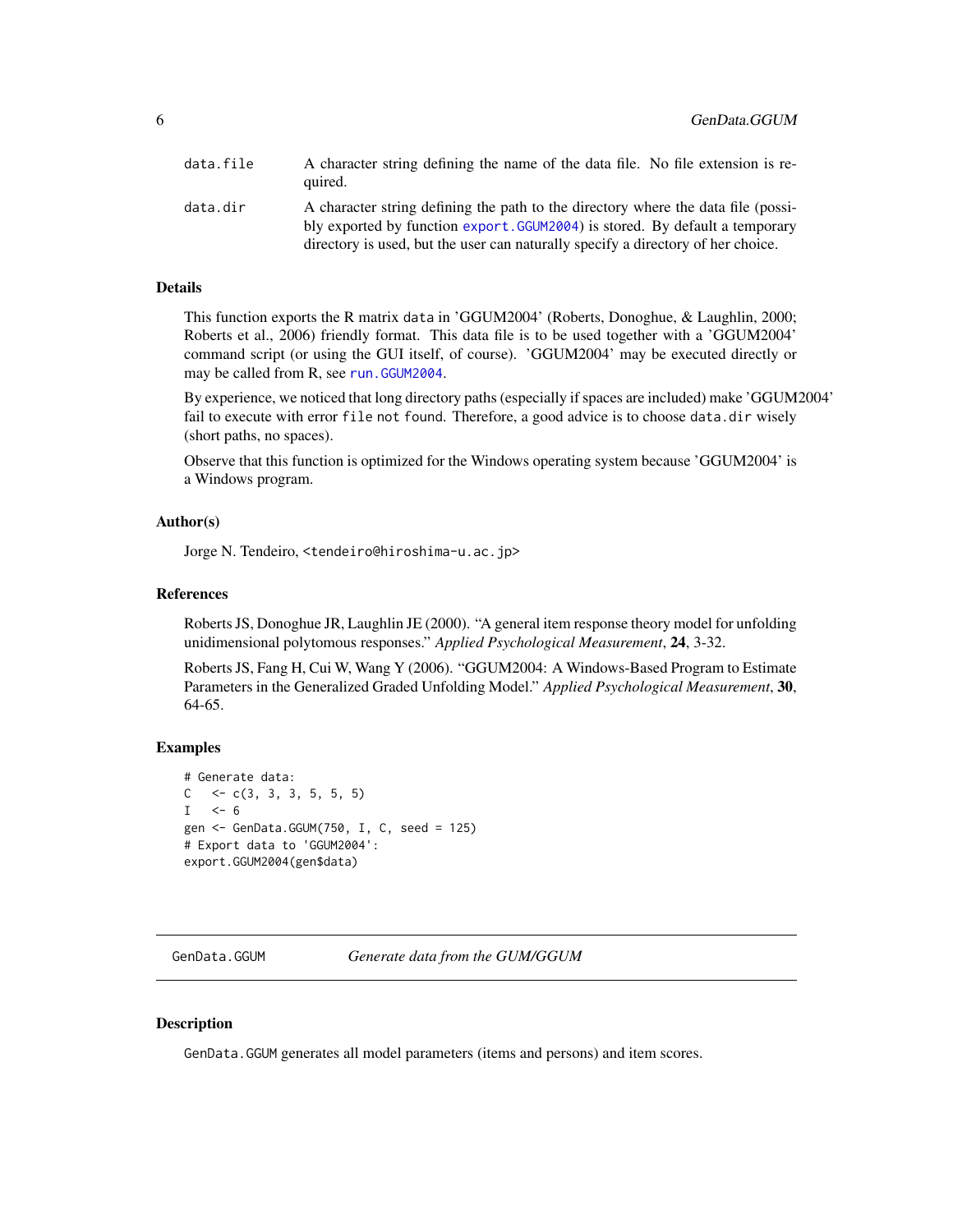# GenData.GGUM 7

### Usage

 $GenData.GGUM(N, I, C, model = "GGUM", seed = 123)$ 

#### Arguments

| N            | Number of persons (rows).                                                                                                                                                                                                                               |
|--------------|---------------------------------------------------------------------------------------------------------------------------------------------------------------------------------------------------------------------------------------------------------|
| $\mathsf{T}$ | Number of items (columns).                                                                                                                                                                                                                              |
|              | $C$ is the number of observable response categories minus 1 (i.e., the item scores<br>will be in the set $\{0, 1, , C\}$ ). It should either be a vector of I elements or a<br>scalar. In the latter, case it is assumed that $C$ applies to all items. |
| model        | A string identifying the model. Possible values are "GUM" or "GGUM" (de-<br>fault).                                                                                                                                                                     |
| seed         | An integer, allowing the user to control the generation process (for replication<br>purposes).                                                                                                                                                          |

#### Value

The function returns a list with five elements:

| alpha.gen | The discrimination parameters.                                                                                           |
|-----------|--------------------------------------------------------------------------------------------------------------------------|
| delta.gen | The difficulty parameters.                                                                                               |
| taus.gen  | The threshold parameters.                                                                                                |
| theta.gen | The person parameters.                                                                                                   |
| data      | The (NxI) data matrix. The item scores are coded $0, 1, , C$ for an item with<br>$(C+1)$ observable response categories. |

#### Details

The generalized graded unfolding model (GGUM; Roberts & Laughlin, 1996; Roberts et al., 2000) is given by

$$
P(Z_i = z | \theta_n) = \frac{f(z) + f(M - z)}{\sum_{w=0}^{C} [f(w) + f(M - w)]},
$$

$$
f(w) = exp \left\{ \alpha_i \left[ w(\theta_n - \delta_i) - \sum_{k=0}^w \tau_{ik} \right] \right\},\,
$$

where:

- The subscripts  $i$  and  $n$  identify the item and person, respectively.
- $z = 0, \ldots, C$  denotes the observed answer response.
- $M = 2C + 1$  is the number of subjective response options minus 1.
- $\theta_n$  is the latent trait score for person *n*.
- $\alpha_i$  is the item slope (discrimination).
- $\delta_i$  is the item location.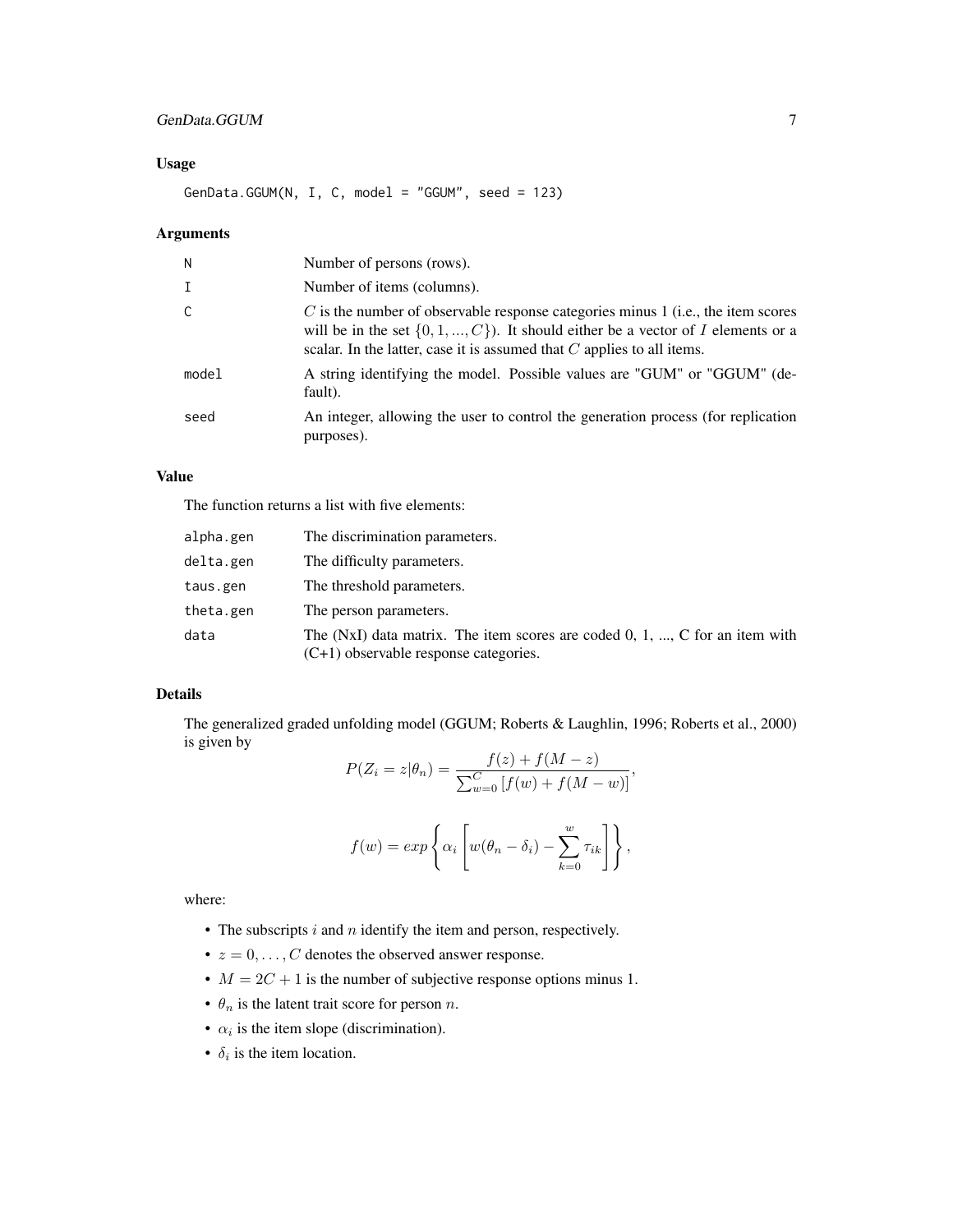<span id="page-7-0"></span>•  $\tau_{ik}$  ( $k = 1, \ldots, M$ ) are the threshold parameters.

Parameter  $\tau_{i0}$  is arbitrarily constrained to zero and the threshold parameters are constrained to symmetry around zero, that is,  $\tau_{i(C+1)} = 0$  and  $\tau_{iz} = -\tau_{i(M-z+1)}$  for  $z \neq 0$ .

Parameters  $\alpha_i$  are randomly uniformly drawn from the (.5, 2) interval. Parameters  $\delta_i$  are randomly drawn from the standard normal distribution bounded between  $-2$  and 2. The threshold parameters are generated following the same procedure of Roberts, Donoghue, and Laughlin (2002). Finally, the person parameters are randomly drawn from the standard normal distribution.

If model = "GUM" the data based on the GUM (Roberts and Laughlin, 1996) model are generated. The GUM is a constrained version of the GGUM, where all discrimination parameters are equal to 1 and the item thresholds are shared by all items.

#### Author(s)

Jorge N. Tendeiro, <tendeiro@hiroshima-u.ac.jp>

#### Examples

```
gen1 <- GenData.GGUM(500, 10, 5, seed = 456)
gen1$data # Retrieve the data.
gen1$alpha.gen # The discrimination parameters.
```

```
# Generate data based on items varying in the number of observable response categories:
gen2 <- GenData.GGUM(500, 5, c(5, 5, 5, 4, 4), seed = 789)
```
<span id="page-7-1"></span>GGUM *Fit the generalized graded unfolding model (GGUM)*

#### Description

GGUM estimates all item parameters for the GGUM.

### Usage

```
GGUM(
  data,
  C,
  SE = TRUE,
 precision = 4,
 N.nodes = 30,
 max.outer = 60.
 max.inner = 60,tol = 0.001
)
```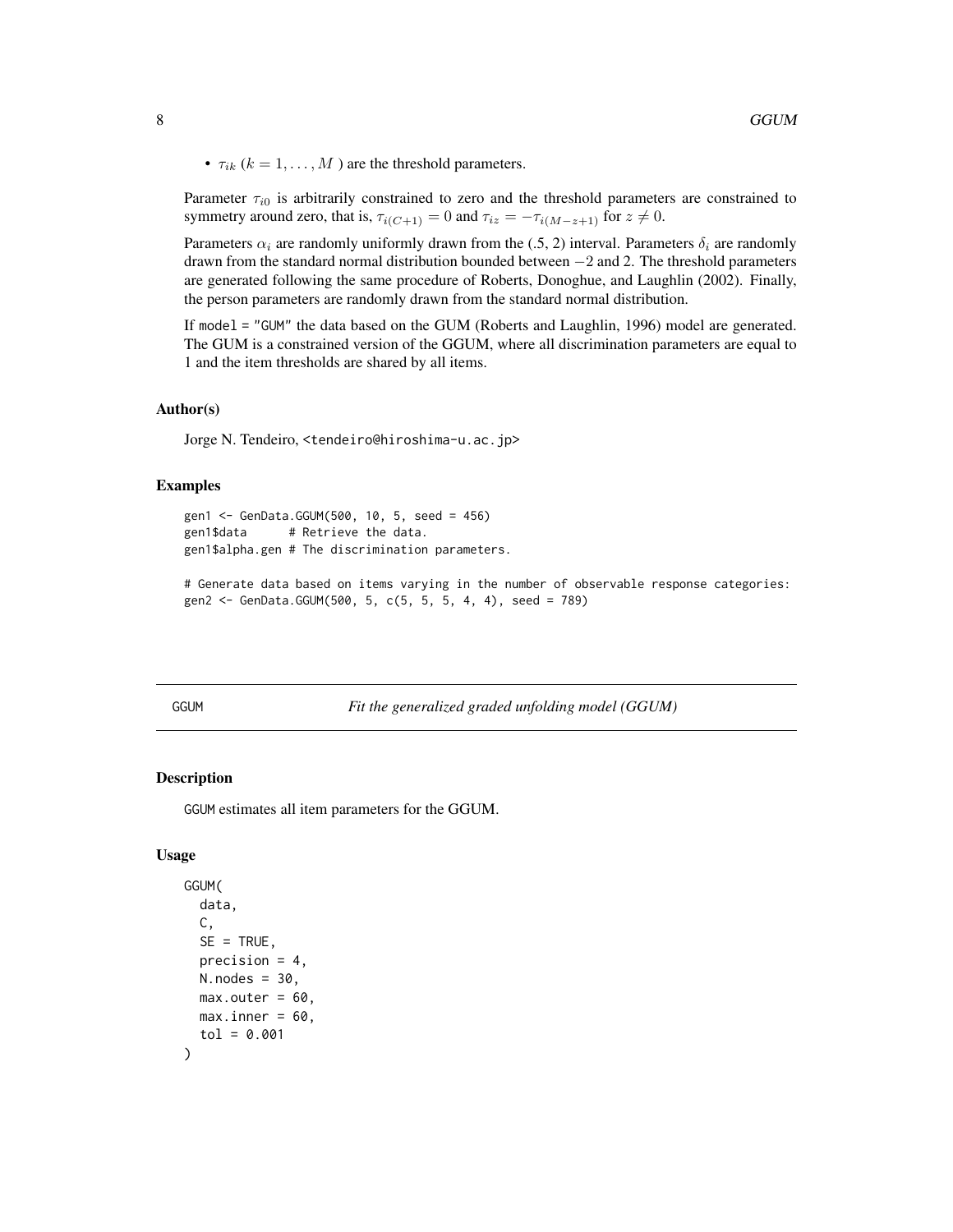#### $GGUM$  9

# Arguments

| data      | The $N \times I$ data matrix. The item scores are coded $0, 1, \ldots, C$ for an item with<br>$(C+1)$ observable response categories.                                                                                                                   |
|-----------|---------------------------------------------------------------------------------------------------------------------------------------------------------------------------------------------------------------------------------------------------------|
|           | $C$ is the number of observable response categories minus 1 (i.e., the item scores<br>will be in the set $\{0, 1, , C\}$ ). It should either be a vector of I elements or a<br>scalar. In the latter case, it is assumed that $C$ applies to all items. |
| SE.       | Logical value: Estimate the standard errors of the item parameter estimates?<br>Default is TRUE.                                                                                                                                                        |
| precision | Number of decimal places of the results (default $= 4$ ).                                                                                                                                                                                               |
| N. nodes  | Number of nodes for numerical integration (default $=$ 30).                                                                                                                                                                                             |
| max.outer | Maximum number of outer iterations (default $= 60$ ).                                                                                                                                                                                                   |
| max.inner | Maximum number of inner iterations (default $= 60$ ).                                                                                                                                                                                                   |
| tol       | Convergence tolerance ( $default = .001$ ).                                                                                                                                                                                                             |

# Value

The function returns a list (an object of class GGUM) with 12 elements:

| data                     | Data matrix.                                                                                     |  |
|--------------------------|--------------------------------------------------------------------------------------------------|--|
| C                        | Vector $C$ .                                                                                     |  |
| alpha                    | The estimated discrimination parameters for the GGUM.                                            |  |
| delta                    | The estimated difficulty parameters.                                                             |  |
| taus                     | The estimated threshold parameters.                                                              |  |
| SE.                      | The standard errors of the item parameters estimates.                                            |  |
| rows.rm                  | Indices of rows removed from the data before fitting the model, due to complete<br>disagreement. |  |
| N.nodes                  | Number of nodes for numerical integration.                                                       |  |
| tol.conv                 | Loss function value at convergence (it is smaller than tol upon convergence).                    |  |
| iter.inner               | Number of inner iterations (it is equal to 1 upon convergence).                                  |  |
| model<br>InformationCrit | Model fitted.                                                                                    |  |
|                          | Loglikelihood, number of model parameters, AIC, BIC, CAIC.                                       |  |

# Details

The generalized graded unfolding model (GGUM; Roberts & Laughlin, 1996; Roberts et al., 2000) is given by  $f(z) = f(M - z)$ 

$$
P(Z_i = z | \theta_n) = \frac{f(z) + f(M - z)}{\sum_{w=0}^{C} [f(w) + f(M - w)]},
$$

$$
f(w) = exp\left\{\alpha_i \left[w(\theta_n - \delta_i) - \sum_{k=0}^{w} \tau_{ik}\right]\right\},
$$

where: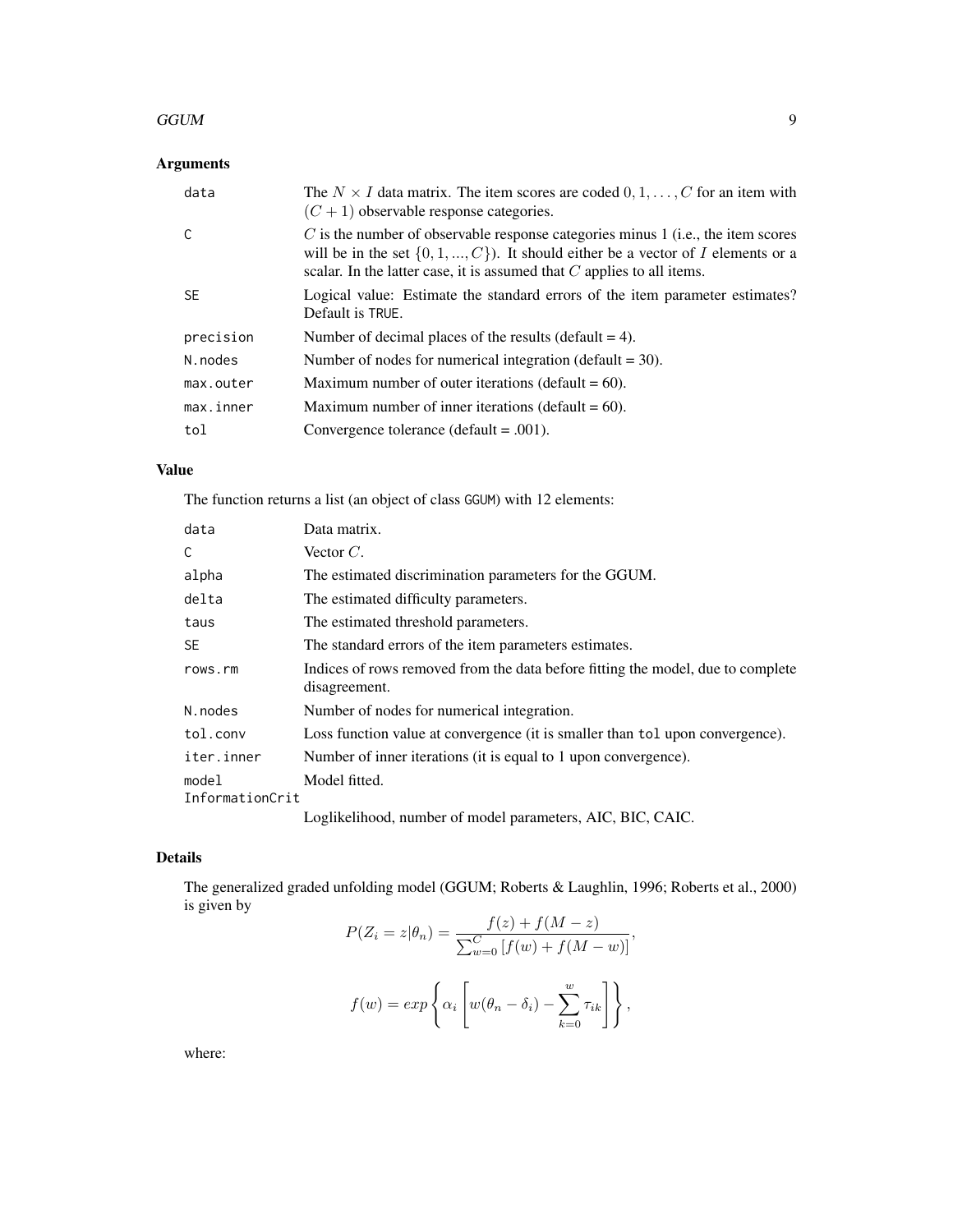- The subscripts  $i$  and  $n$  identify the item and person, respectively.
- $z = 0, \ldots, C$  denotes the observed answer response.
- $M = 2C + 1$  is the number of subjective response options minus 1.
- $\theta_n$  is the latent trait score for person *n*.
- $\alpha_i$  is the item slope (discrimination).
- $\delta_i$  is the item location.
- $\tau_{ik}$  ( $k = 1, \ldots, M$ ) are the threshold parameters.

Parameter  $\tau_{i0}$  is arbitrarily constrained to zero and the threshold parameters are constrained to symmetry around zero, that is,  $\tau_{i(C+1)} = 0$  and  $\tau_{iz} = -\tau_{i(M-z+1)}$  for  $z \neq 0$ .

The marginal maximum likelihood algorithm of Roberts et al. (2000) was implemented.

#### Author(s)

Jorge N. Tendeiro, <tendeiro@hiroshima-u.ac.jp>

#### References

Roberts JS, Laughlin JE (1996). "A unidimensional item response theory model for unfolding responses from a graded disagree-agree response scale." *Applied Psychological Measurement*, 20, 231-255.

Roberts JS, Donoghue JR, Laughlin JE (2000). "A general item response theory model for unfolding unidimensional polytomous responses." *Applied Psychological Measurement*, 24, 3-32.

#### Examples

```
## Not run:
# Example 1 - Same value C across items:
# Generate data:
gen1 <- GenData.GGUM(2000, 10, 2, seed = 125)
# Fit the GGUM:
fit1 <- GGUM(gen1$data, 2)
# Compare true and estimated item parameters:
cbind(gen1$alpha, fit1$alpha)
cbind(gen1$delta, fit1$delta)
cbind(c(gen1$taus[, 4:5]), c(fit1$taus[, 4:5]))
# Example 2 - Different C across items:
# Generate data:
set.seed(1); C \leq - sample(3:5, 10, replace = TRUE)
gen2 <- GenData.GGUM(2000, 10, C, seed = 125)
# Fit the GGUM:
fit2 <- GGUM(gen2$data, C)
# Compare true and estimated item parameters:
cbind(gen2$alpha, fit2$alpha)
cbind(gen2$delta, fit2$delta)
cbind(c(gen2$taus[, 7:11]), c(fit2$taus[, 7:11]))
```
## End(Not run)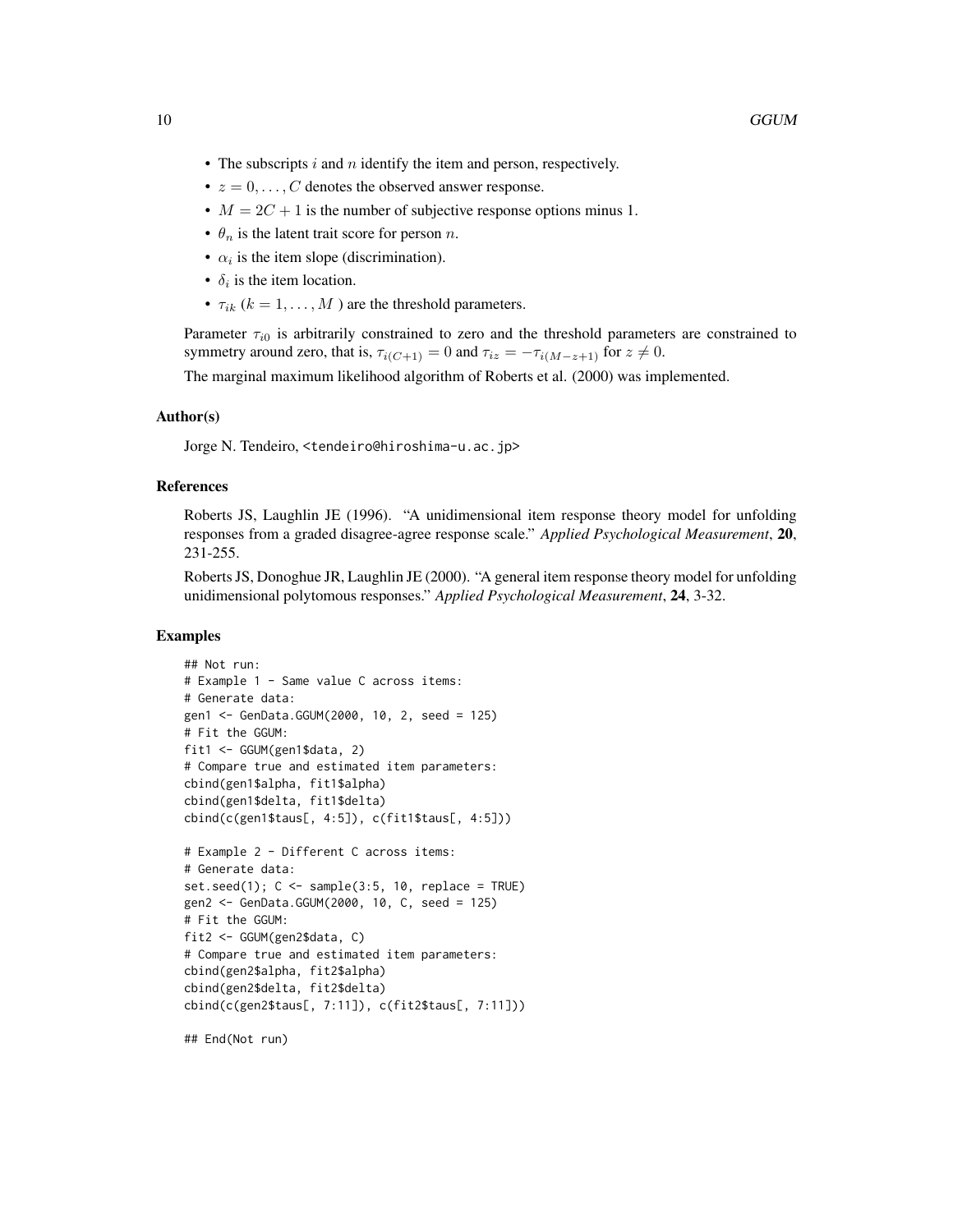<span id="page-10-1"></span><span id="page-10-0"></span>

## Description

GUM estimates all item parameters for the GUM.

# Usage

```
GUM(
 data,
 C,
 SE = TRUE,precision = 4,
 N.nodes = 30,
 max.outer = 60,
 max.inner = 60,tol = 0.001)
```
# Arguments

| data      | The $N \times I$ data matrix. The item scores are coded $0, 1, \ldots, C$ for an item with<br>$(C+1)$ observable response categories.                                                                                                                  |
|-----------|--------------------------------------------------------------------------------------------------------------------------------------------------------------------------------------------------------------------------------------------------------|
| C         | $C$ is the number of observable response categories minus 1 (i.e., the item scores<br>will be in the set $\{0, 1, , C\}$ ). It should be a scalar since the GUM expects all<br>items to be based on the same number of observable response categories. |
| <b>SE</b> | Logical value: Estimate the standard errors of the item parameter estimates?<br>Default is TRUE.                                                                                                                                                       |
| precision | Number of decimal places of the results (default $= 4$ ).                                                                                                                                                                                              |
| N.nodes   | Number of nodes for numerical integration (default $=$ 30).                                                                                                                                                                                            |
| max.outer | Maximum number of outer iterations (default $= 60$ ).                                                                                                                                                                                                  |
| max.inner | Maximum number of inner iterations (default $= 60$ ).                                                                                                                                                                                                  |
| tol       | Convergence tolerance (default $= .001$ ).                                                                                                                                                                                                             |
|           |                                                                                                                                                                                                                                                        |

# Value

The function returns a list (an object of class GGUM) with 12 elements:

| data  | Data matrix.                                      |
|-------|---------------------------------------------------|
| C     | Vector $C$ .                                      |
| alpha | In case of the GUM this is simply a vector of 1s. |
| delta | The estimated difficulty parameters.              |
| taus  | The estimated threshold parameters.               |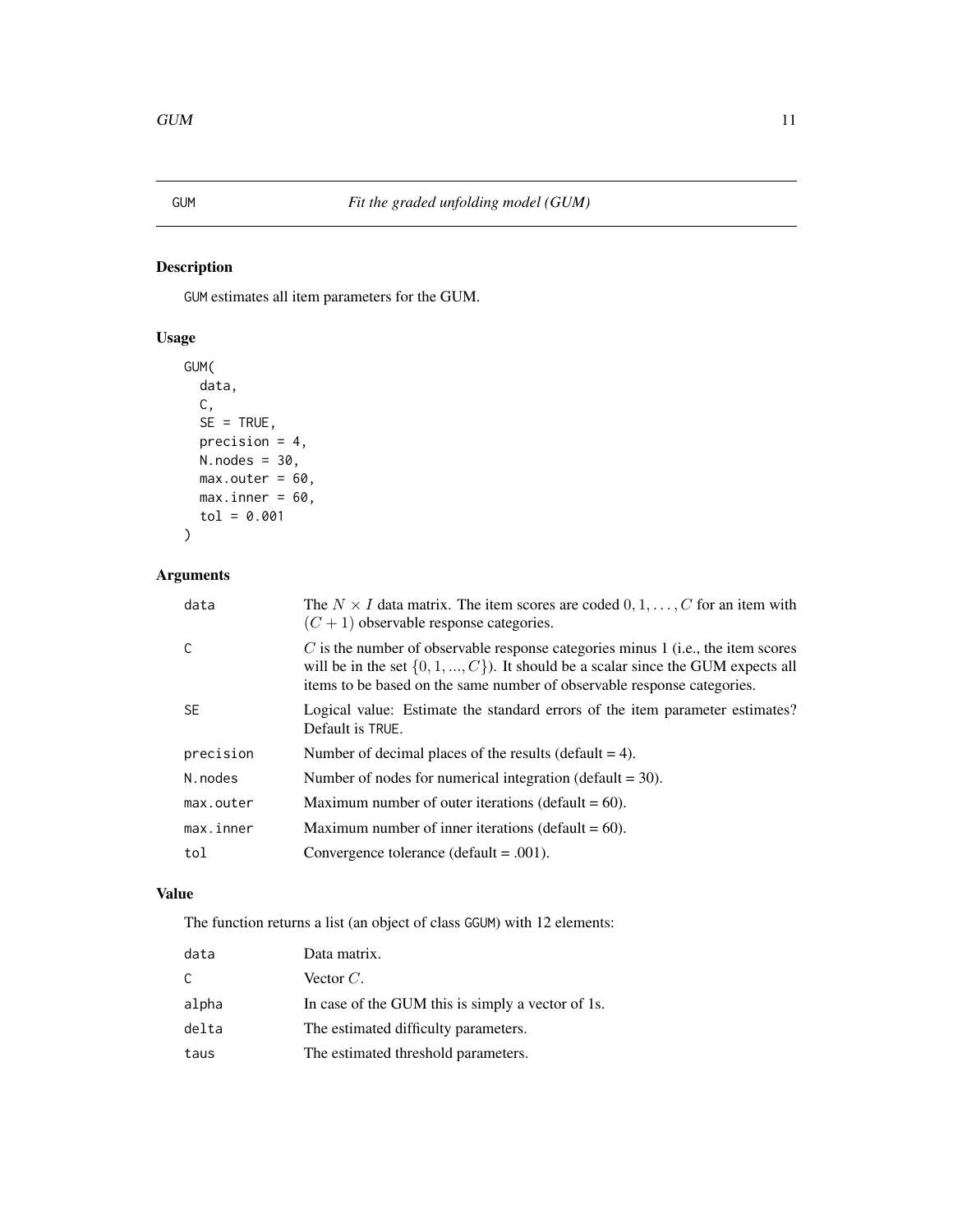<span id="page-11-0"></span>

| <b>SE</b>       | The standard errors of the item parameters estimates.                                            |
|-----------------|--------------------------------------------------------------------------------------------------|
| rows.rm         | Indices of rows removed from the data before fitting the model, due to complete<br>disagreement. |
| N.nodes         | Number of nodes for numerical integration.                                                       |
| tol.conv        | Loss function value at convergence (it is smaller than tol upon convergence).                    |
| iter.inner      | Number of inner iterations (it is equal to 1 upon convergence).                                  |
| model           | Model fitted.                                                                                    |
| InformationCrit |                                                                                                  |
|                 | Loglikelihood, number of model parameters, AIC, BIC, CAIC.                                       |

#### Details

The graded unfolding model (GUM; Roberts & Laughlin, 1996) is a constrained version of the GGUM (Roberts et al., 2000; see [GGUM](#page-7-1)). GUM is constrained in two ways: All discrimination parameters are fixed to unity and the threshold parameters are shared across items. In particular, the last constraint implies that only data with the same response categories across items should be used (i.e.,  $C$  is constant for all items).

Estimated GUM parameters are used as the second step of fitting the more general GGUM. Since under the GGUM data may include items with different number of response categories, the code to fitting the GUM was internally extended to accommodate for this.

The marginal maximum likelihood algorithm of Roberts et al. (2000) was implemented.

#### Author(s)

Jorge N. Tendeiro, <tendeiro@hiroshima-u.ac.jp>

#### References

Roberts JS, Laughlin JE (1996). "A unidimensional item response theory model for unfolding responses from a graded disagree-agree response scale." *Applied Psychological Measurement*, 20, 231-255.

Roberts JS, Donoghue JR, Laughlin JE (2000). "A general item response theory model for unfolding unidimensional polytomous responses." *Applied Psychological Measurement*, 24, 3-32.

#### Examples

```
# Generate data:
gen <- GenData.GGUM(400, 5, 3, "GUM", seed = 139)
# Fit the GUM:
fit <- GUM(gen$data, 3)
# Compare true and estimated item parameters:
cbind(gen$delta, fit$delta)
cbind(c(gen$taus[, 5:7]), c(fit$taus[, 5:7]))
```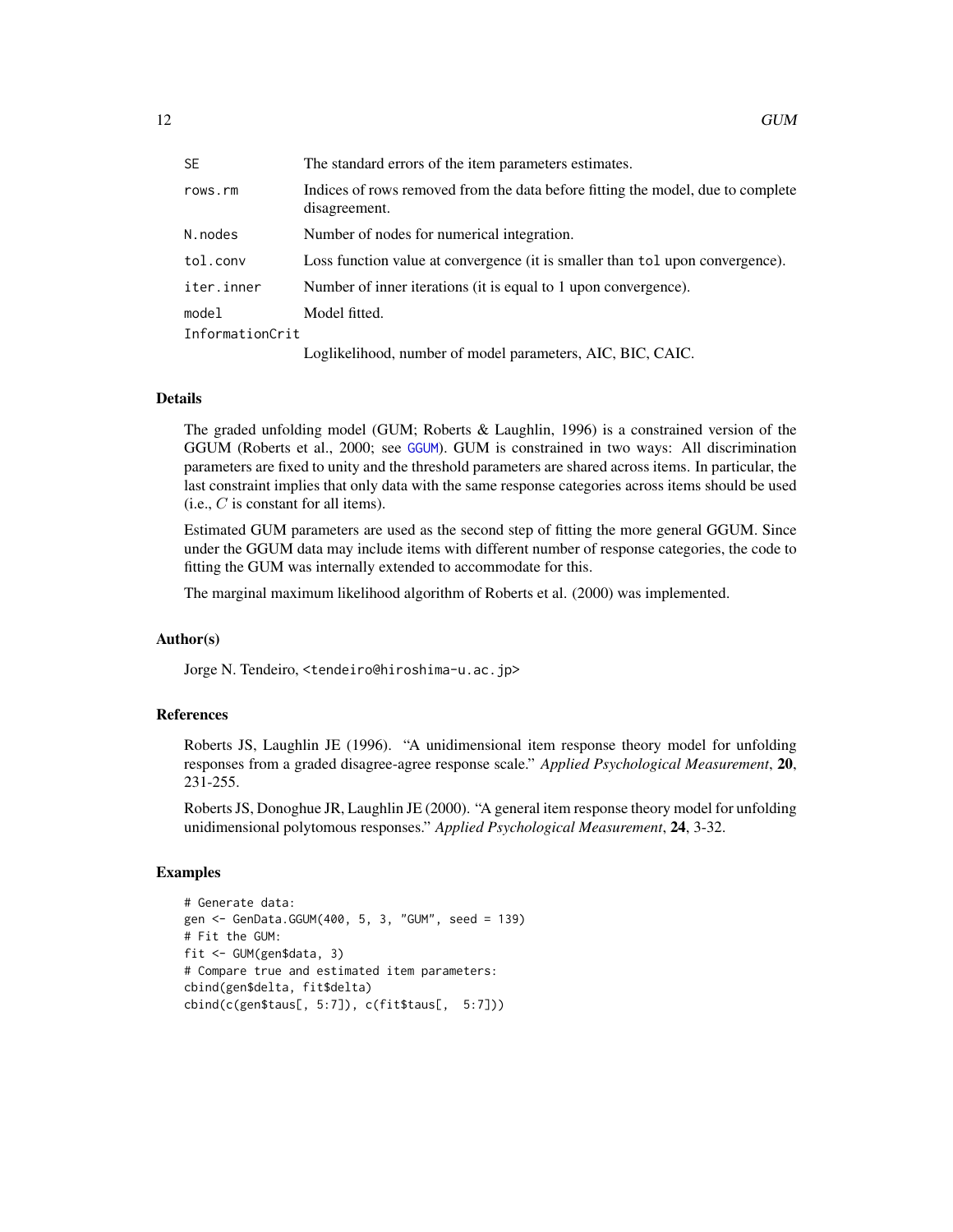<span id="page-12-1"></span><span id="page-12-0"></span>

#### Description

MODFIT computes the adjusted  $\chi^2$  degrees of freedom ratios  $(\chi^2/df)$  introduced by Drasgow et al. (1995) for the GGUM.

#### Usage

MODFIT(IP, precision = 4)

#### Arguments

| ΙP        | Object of class GGUM.                                     |
|-----------|-----------------------------------------------------------|
| precision | Number of decimal places of the results (default $= 4$ ). |

#### Value

A list (an object of class MODFIT) with four elements: The results for singlets, doublets, triples, and a summary result.

#### Details

This function computes the adjusted  $\chi^2$  degrees of freedom ratios  $(\chi^2/df)$  introduced by Drasgow et al. (1995). These  $\chi^2$  statistics are based on expected frequencies that depend on the estimated item parameters and the distribution of  $\theta$ . The *unadjusted* statistic for item *i* is given by

$$
\chi_i^2 = \sum_{z=0}^{C} \frac{(O_{iz} - E_{iz})^2}{E_{iz}},
$$

chisq\_i = sum( $(O_iz - E_iz)^2 / E_iz$ ; z = 0, ..., C),

with

$$
E_{iz} = N \int P_{iz}(\theta) \varphi(\theta) d\theta.
$$

 $O_{iz}$  is the observed frequency of choosing answer z for item i and  $\varphi(\theta)$  is the standard normal density. The equation above applies to single items ('singlets'). The formula is easily extendible to pairs and triples of items. For a large number of items, the function selects suitable subsets of doublets and triples to perform the computations since its total number increases quickly with test length (Drasgow et al., 1995).

The formula is adjusted to a sample size of 3,000, as follows (see also LaHuis et al., 2011):

$$
\chi_i^2 / df = \frac{3,000(\chi_i^2 - df)}{N} + df,
$$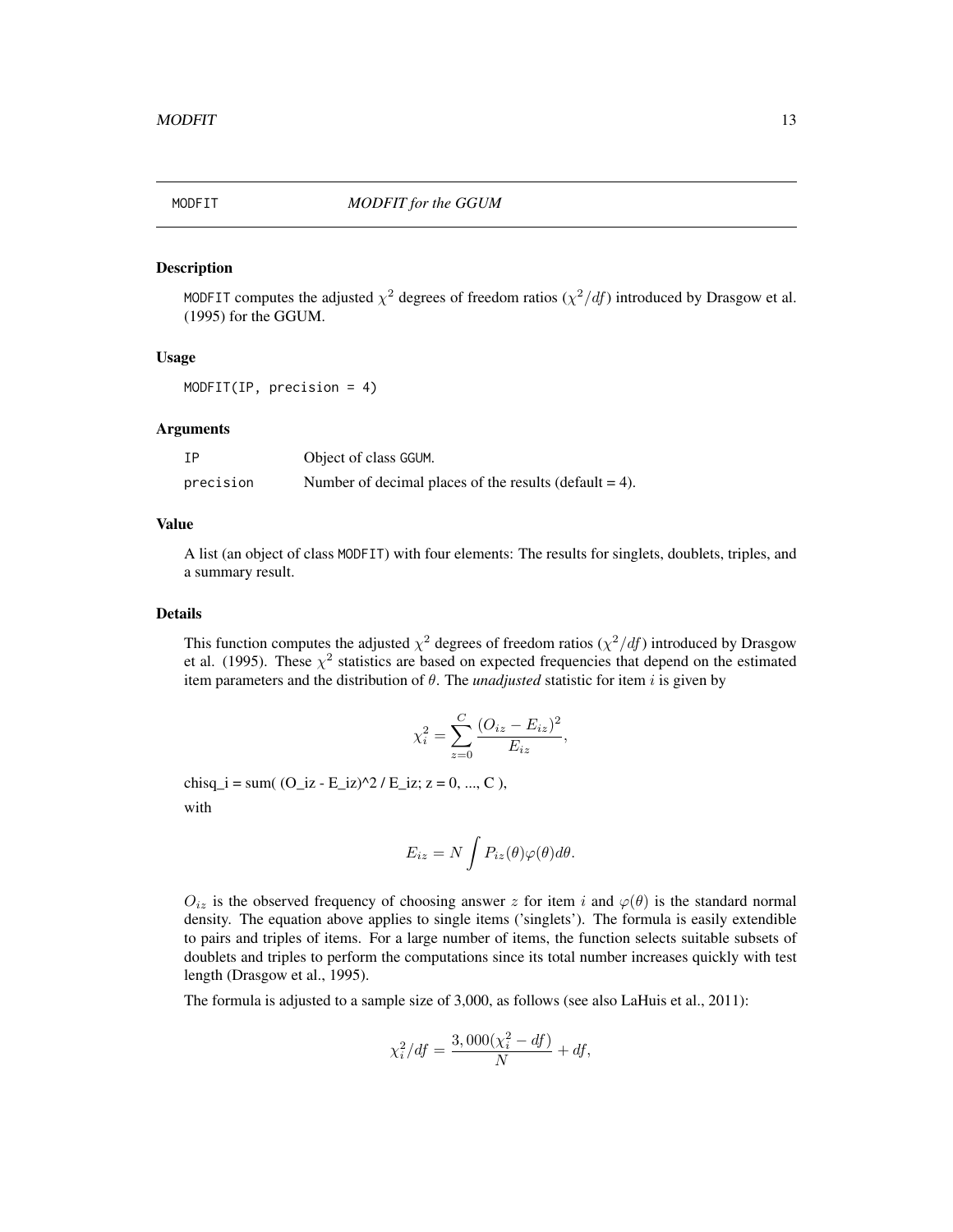where  $df$  is a number of degrees of freedom that depends on the number of singlets, doublets, and triplets.

As an heuristic, values of  $\chi^2/df$  larger than 3 are indicative of model misfit.

This function produces the same numerical results as the MODFIT program (Stark, 2001) for the GGUM.

#### Author(s)

Jorge N. Tendeiro, <tendeiro@hiroshima-u.ac.jp>

#### References

Drasgow F, Levine MV, Tsien S, Williams B, Mead AD (1995). "Fitting polytomous Item Response Theory models to multiple-choice tests." *Applied Psychological Measurement*, 19, 143-165.

LaHuis DM, Clark P, O'Brien E (2011). "An examination of I Response Theory item fit indices for the Graded Response Model." *Organizational Research Methods*, 14, 10-23.

Stark S (2001). "MODFIT version 1.1 *[Computer software]*." [https://sites.google.com/](https://sites.google.com/site/benroydo/irt-tutorial/e/MODFITforDistribution6-06-01.zip?attredirects=0) [site/benroydo/irt-tutorial/e/MODFITforDistribution6-06-01.zip?attredirects=0](https://sites.google.com/site/benroydo/irt-tutorial/e/MODFITforDistribution6-06-01.zip?attredirects=0).

#### Examples

```
# For GUM:
# Generate data:
gen1 <- GenData.GGUM(400, 5, 3, "GUM", seed = 139)
# Fit the GUM:
fit1 <- GUM(gen1$data, 3)
# Compute the adjusted chi square degrees of freedom ratios:
modfit.res1 <- MODFIT(fit1)
modfit.res1$Singlets
modfit.res1$Doublets
modfit.res1$Triplets
modfit.res1$Summary
## Not run:
# For GGUM:
# Generate data:
set.seed(1); C \leq sample(3:5, 10, replace = TRUE)
gen2 <- GenData.GGUM(2000, 10, C, "GGUM", seed = 156)
# Fit the GGUM:
fit2 <- GGUM(gen2$data, C)
# Compute the adjusted chi square degrees of freedom ratios:
modfit.res2 <- MODFIT(fit1)
modfit.res2$Singlets
modfit.res2$Doublets
modfit.res2$Triplets
modfit.res2$Summary
```
## End(Not run)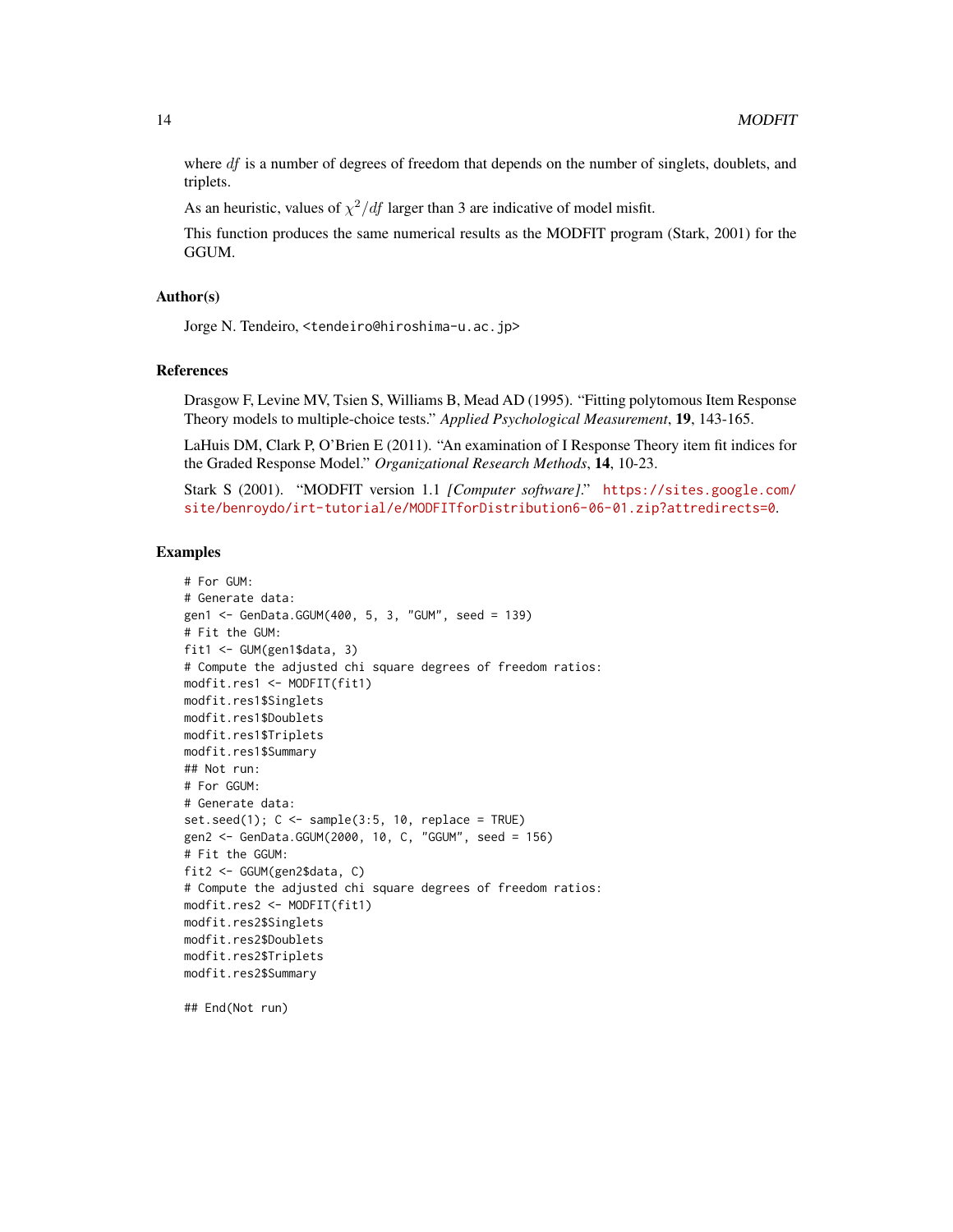<span id="page-14-1"></span><span id="page-14-0"></span>

#### Description

plot.CRC plots item CRCs for the GUM and the GGUM.

# Usage

plotCRC(IP, items = NULL, x.lim = 4, ThetaminDelta = TRUE, quiet = FALSE)

### Arguments

| ΙP            | Object of class GGUM.                                                                                                                |
|---------------|--------------------------------------------------------------------------------------------------------------------------------------|
| items         | Vector indicating the items for which the CRCs are to be plotted. Default is all<br>items.                                           |
| x.lim         | Controls the limits of the x-axis. Default is $-4$ through $+4$ .                                                                    |
| ThetaminDelta | Logical; if TRUE, plot the CRCs centered at 0, otherwise plot the CRCs centered<br>at $\delta$ (item's difficulty). Default is TRUE. |
| quiet         | Render all plots for items at once? Default is FALSE.                                                                                |

# Value

The function returns a three-dimensional array with the probabilities associated to each item's CRC. These are the values shown in the plot.

# Details

This function plots the item category response curves (CRCs) for the requested items.

#### Author(s)

Jorge N. Tendeiro, <tendeiro@hiroshima-u.ac.jp>

## Examples

```
# For GUM:
# Generate data:
gen1 <- GenData.GGUM(400, 5, 3, "GUM", seed = 139)
# Fit the GUM:
fit1 <- GUM(gen1$data, 3)
# Plot CRCs:
plotCRC(fit1, items = 1, quiet = TRUE)
## Not run:
# For GGUM:
# Generate data:
set.seed(1); C \leq - sample(3:5, 10, replace = TRUE)
```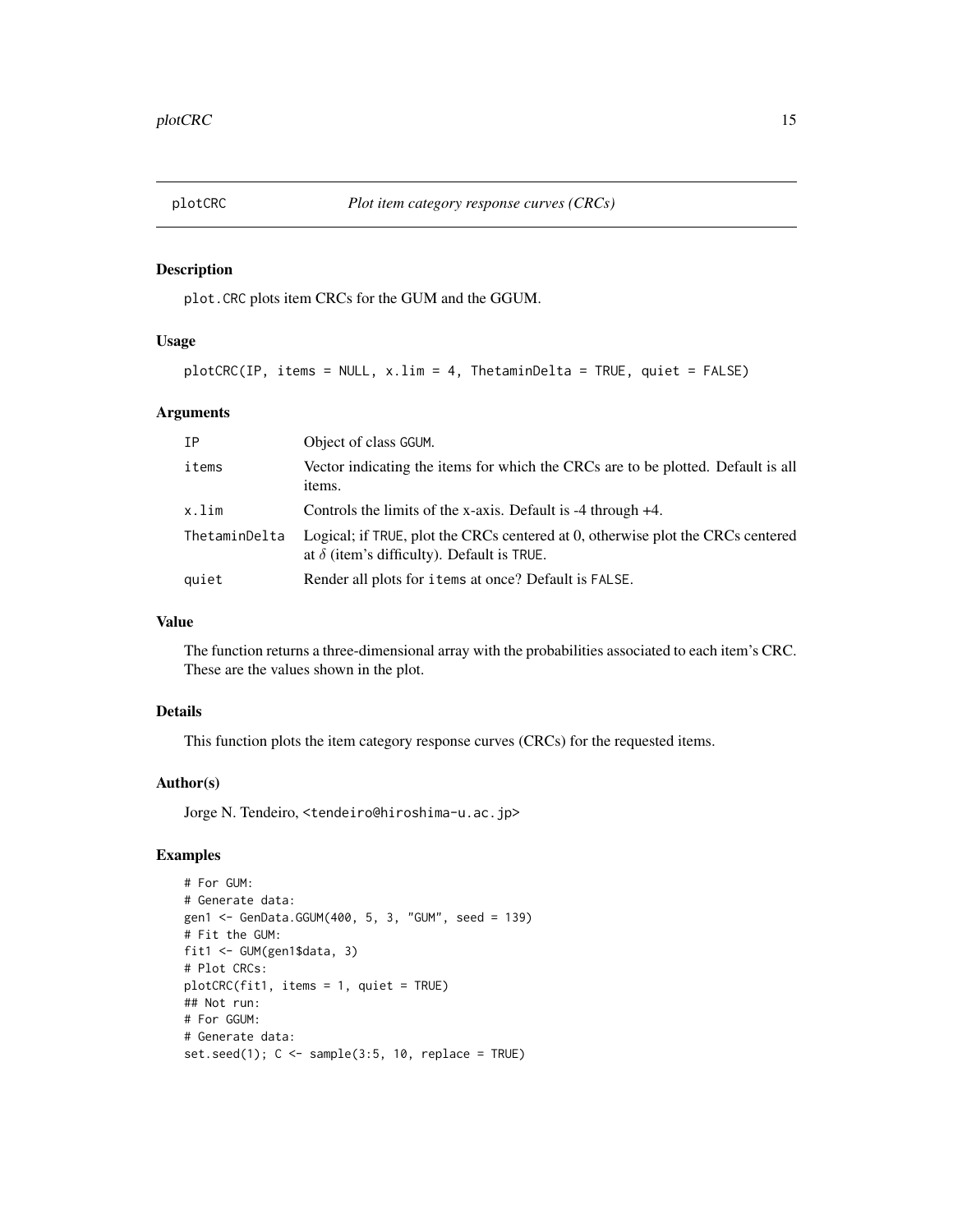#### 16 plotICC

```
gen2 <- GenData.GGUM(2000, 10, C, "GGUM", seed = 156)
# Fit the GGUM:
fit2 <- GGUM(gen2$data, C)
# Plot CRCs:
plotCRC(fit2, items = 1, quiet = TRUE)
## End(Not run)
```
<span id="page-15-1"></span>

#### plotICC *Plot item characteristic curves (ICCs)*

# Description

plot.ICC plots the ICCs for the GUM and the GGUM.

## Usage

plotICC(IP, Th, items = NULL, quiet = FALSE)

## Arguments

| ΙP    | Object of class GGUM.                                                                      |
|-------|--------------------------------------------------------------------------------------------|
| Th    | Theta estimates from function Theta. EAP().                                                |
| items | Vector indicating the items for which the ICCs are to be plotted. Default is all<br>items. |
| quiet | Render all plots for items at once? Default is FALSE.                                      |

# Value

The function returns the correlation between observed and expected item scores (missing values pairwise removed).

# Details

This function plots the item characteristic curves (ICCs).

#### Author(s)

Jorge N. Tendeiro, <tendeiro@hiroshima-u.ac.jp>

<span id="page-15-0"></span>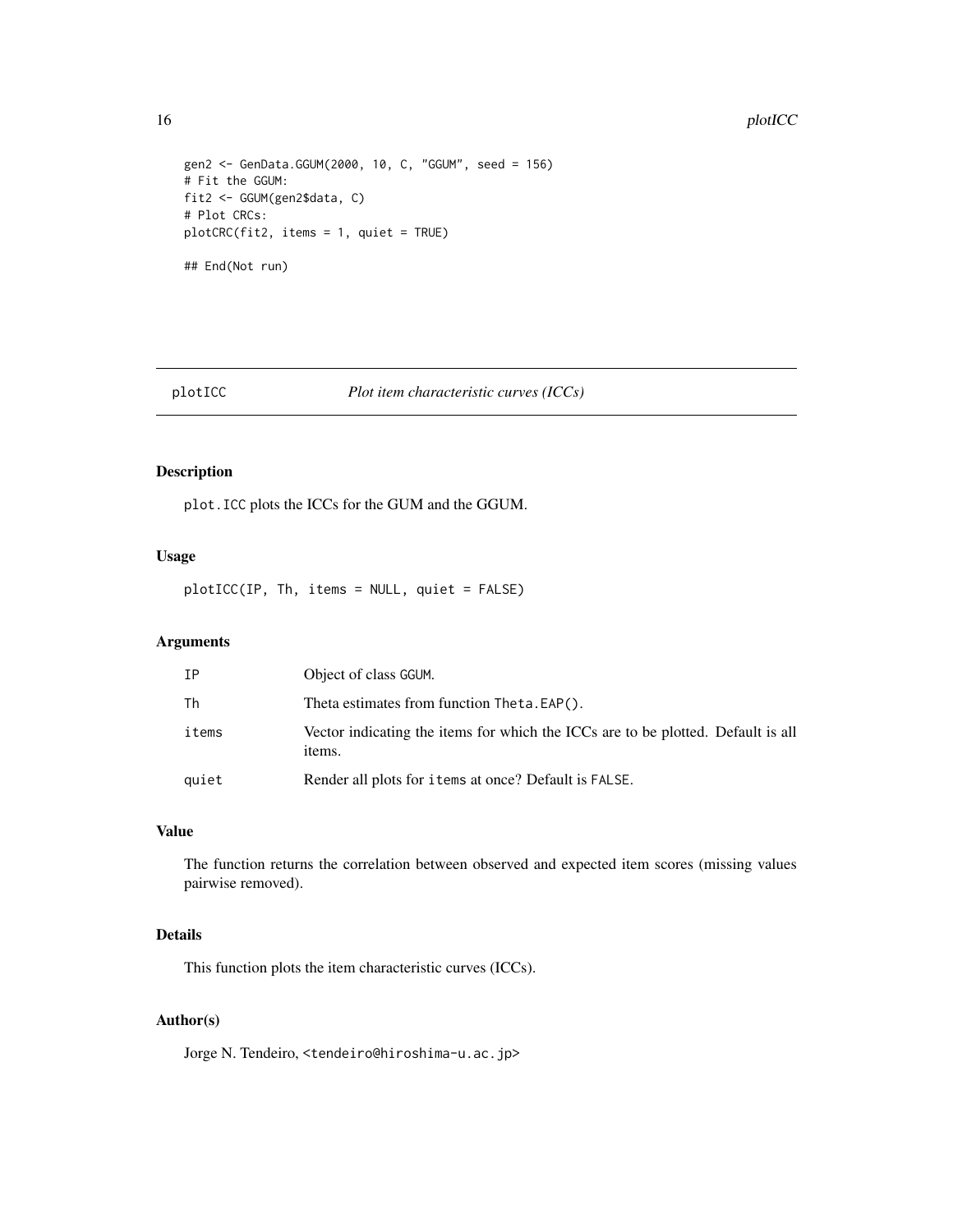#### <span id="page-16-0"></span>plotIIF 17

#### Examples

```
## Not run:
# For GUM:
# Generate data
# (toy example: Too few items (due to computation time constraints) for
# accurate estimation of person parameters; larger number of items is
# required in practice):
gen1 <- GenData.GGUM(400, 5, 3, "GUM", seed = 139)
# Fit the GUM:
fit1 <- GUM(gen1$data, 3)
th1 <- Theta.EAP(fit1)
# Plot ICCs:
plotICC(fit1, th1, items = 1, quiet = TRUE)
## End(Not run)
## Not run:
# For GGUM:
# Generate data:
set.seed(1); C \leq sample(3:5, 10, replace = TRUE)
gen2 <- GenData.GGUM(2000, 10, C, "GGUM", seed = 156)
# Fit the GGUM:
fit2 <- GGUM(gen2$data, C)
th2 <- Theta.EAP(fit2)
# Plot ICCs:
plotICC(fit2, th2, items = 1, quiet = TRUE)
## End(Not run)
```
<span id="page-16-1"></span>

plotIIF *Plot item information functions (IIFs)*

#### Description

plot.IIF plots the IIFs for the GUM and the GGUM.

# Usage

```
plotIIF(IP, Th, items = NULL, quiet = FALSE)
```
#### Arguments

| IΡ    | Object of class GGUM.                                                                      |
|-------|--------------------------------------------------------------------------------------------|
| Th    | Theta estimates from function Theta. EAP().                                                |
| items | Vector indicating the items for which the ICCs are to be plotted. Default is all<br>items. |
| quiet | Render all plots for items at once? Default is FALSE.                                      |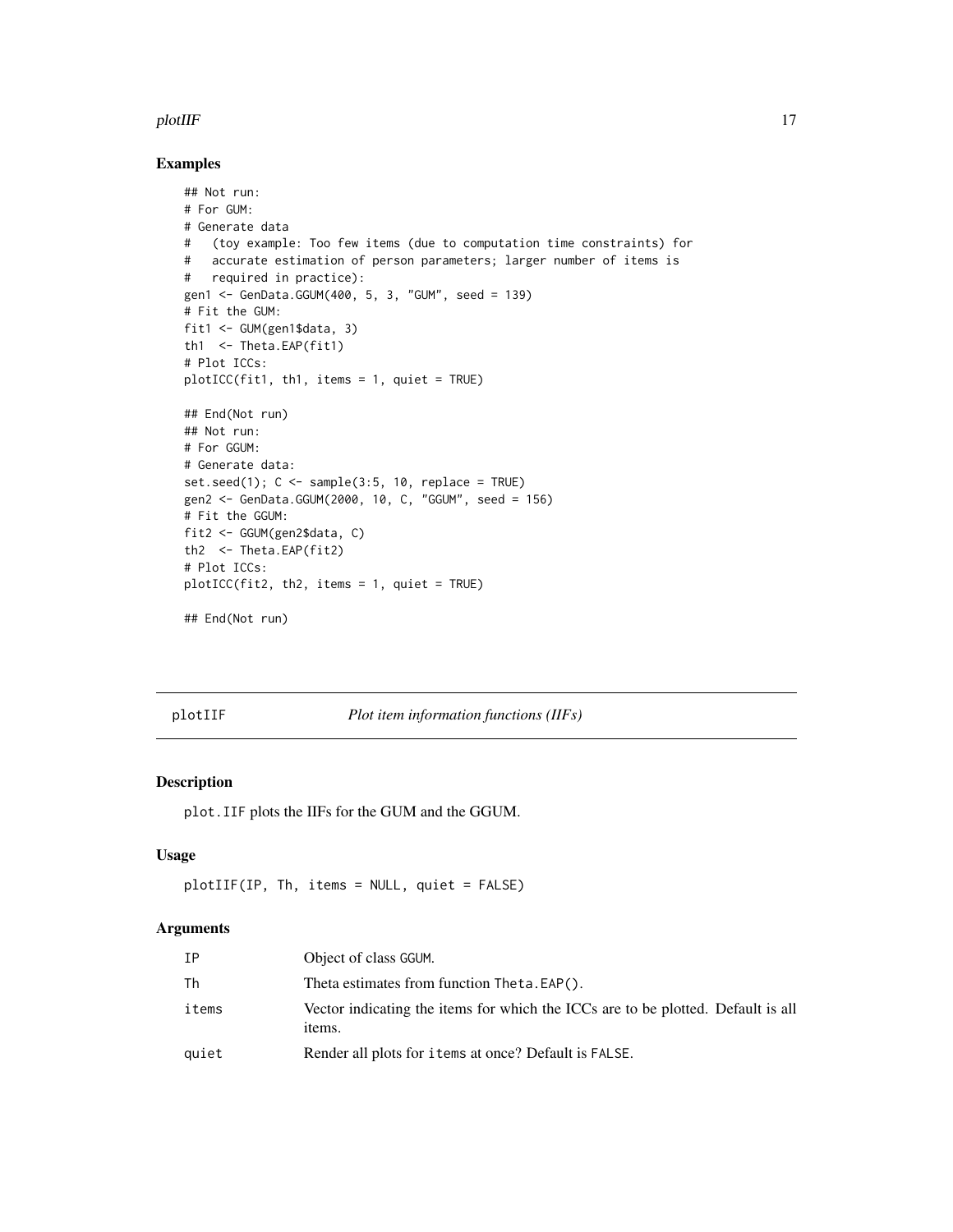#### <span id="page-17-0"></span>18 plotTCC

# Value

The function returns the  $(x, y)$  coordinates of the IIFs.

### Details

This function plots the item information functions (IIFs).

#### Author(s)

Jorge N. Tendeiro, <tendeiro@hiroshima-u.ac.jp>

#### Examples

```
## Not run:
# For GUM:
# Generate data
# (toy example: Too few items (due to computation time constraints) for
# accurate estimation of person parameters; larger number of items is
# required in practice):
gen1 <- GenData.GGUM(400, 5, 3, "GUM", seed = 139)
# Fit the GUM:
fit1 <- GUM(gen1$data, 3)
th1 <- Theta.EAP(fit1)
# Plot IIFs:
plotIIF(fit1, th1, items = 1, quiet = TRUE)
## End(Not run)
## Not run:
# For GGUM:
# Generate data:
set.seed(1); C \leq sample(3:5, 10, replace = TRUE)
gen2 <- GenData.GGUM(2000, 10, C, "GGUM", seed = 156)
# Fit the GGUM:
fit2 <- GGUM(gen2$data, C)
th2 <- Theta.EAP(fit2)
# Plot IIFs:
plotIIF(fit2, th2, items = 1, quiet = TRUE)
## End(Not run)
```
<span id="page-17-1"></span>plotTCC *Plot test characteristic curve (TCC)*

#### Description

plot.TCC plots the TCC for the GUM and the GGUM.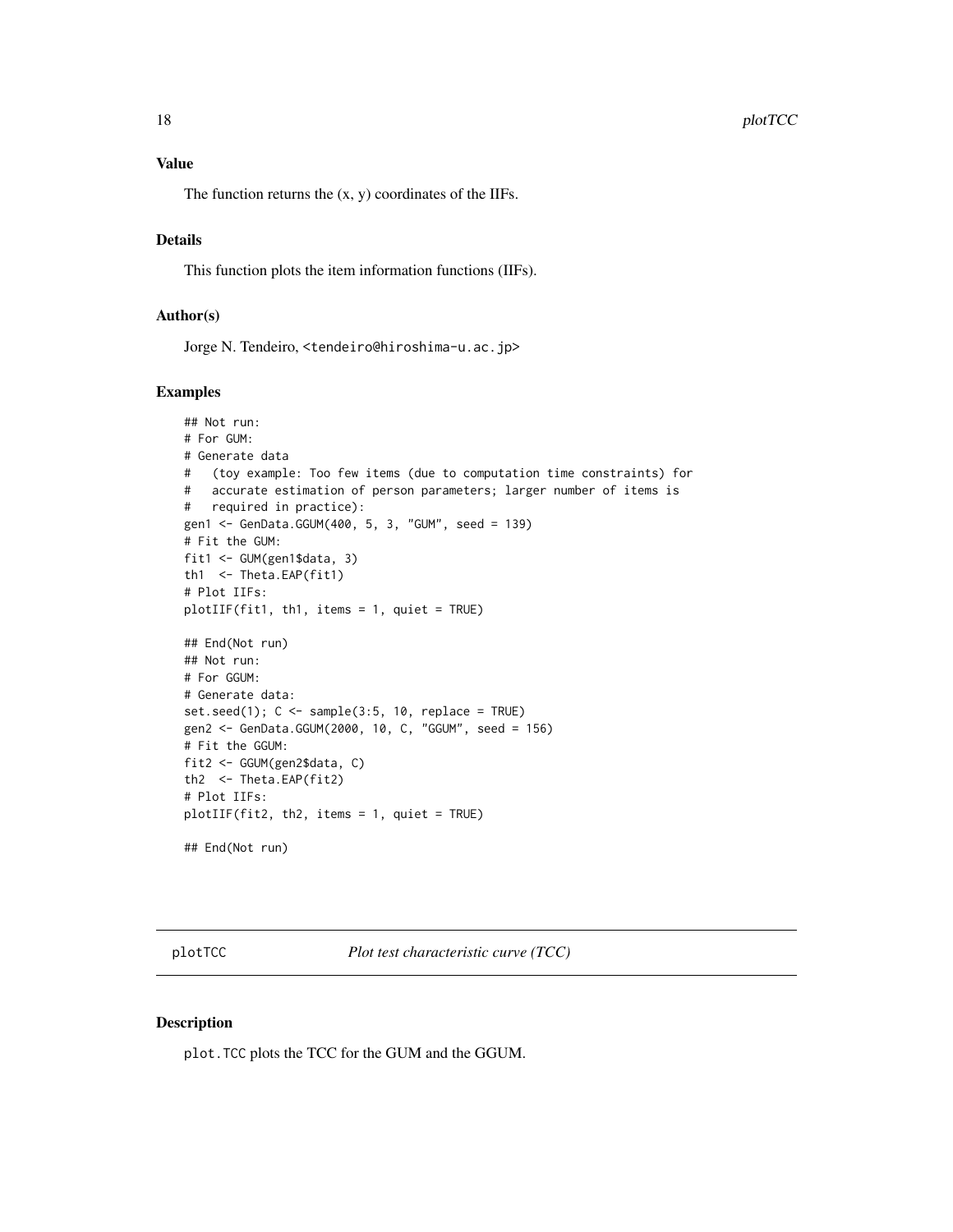#### plotTCC and the state of the state of the state of the state of the state of the state of the state of the state of the state of the state of the state of the state of the state of the state of the state of the state of th

### Usage

plotTCC(IP, Th)

#### Arguments

| IΡ | Object of class GGUM.                       |
|----|---------------------------------------------|
| Th | Theta estimates from function Theta. EAP(). |

#### Value

The function returns a list with three elements:

| coords            | $(x, y)$ coordinates of the TCC.                                                             |  |
|-------------------|----------------------------------------------------------------------------------------------|--|
| cor.OBS.EXP       | Correlation between observed and expected test scores (missing values pairwise)<br>removed). |  |
| cor.OBS.EXP.means |                                                                                              |  |
|                   | Correlation between observed and expected mean test scores (missing values)                  |  |
|                   | pairwise removed). The $\theta$ interval between $-4$ through $+4$ is divided in 100         |  |
|                   | subintervals of equal length. The observed and expected mean scores are com-                 |  |

Details

This function plots the test characteristic curve (TCC).

puted for each subinterval.

#### Author(s)

Jorge N. Tendeiro, <tendeiro@hiroshima-u.ac.jp>

## Examples

```
## Not run:
# For GUM:
# Generate data
# (toy example: Too few items (due to computation time constraints) for
# accurate estimation of person parameters; larger number of items is
# required in practice):
gen1 <- GenData.GGUM(400, 5, 3, "GUM", seed = 139)
# Fit the GUM:
fit1 <- GUM(gen1$data, 3)
th1 <- Theta.EAP(fit1)
# Plot TCC:
plotTCC(fit1, th1)
## End(Not run)
## Not run:
# For GGUM:
# Generate data:
set.seed(1); C \leq - sample(3:5, 10, replace = TRUE)
gen2 <- GenData.GGUM(2000, 10, C, "GGUM", seed = 156)
```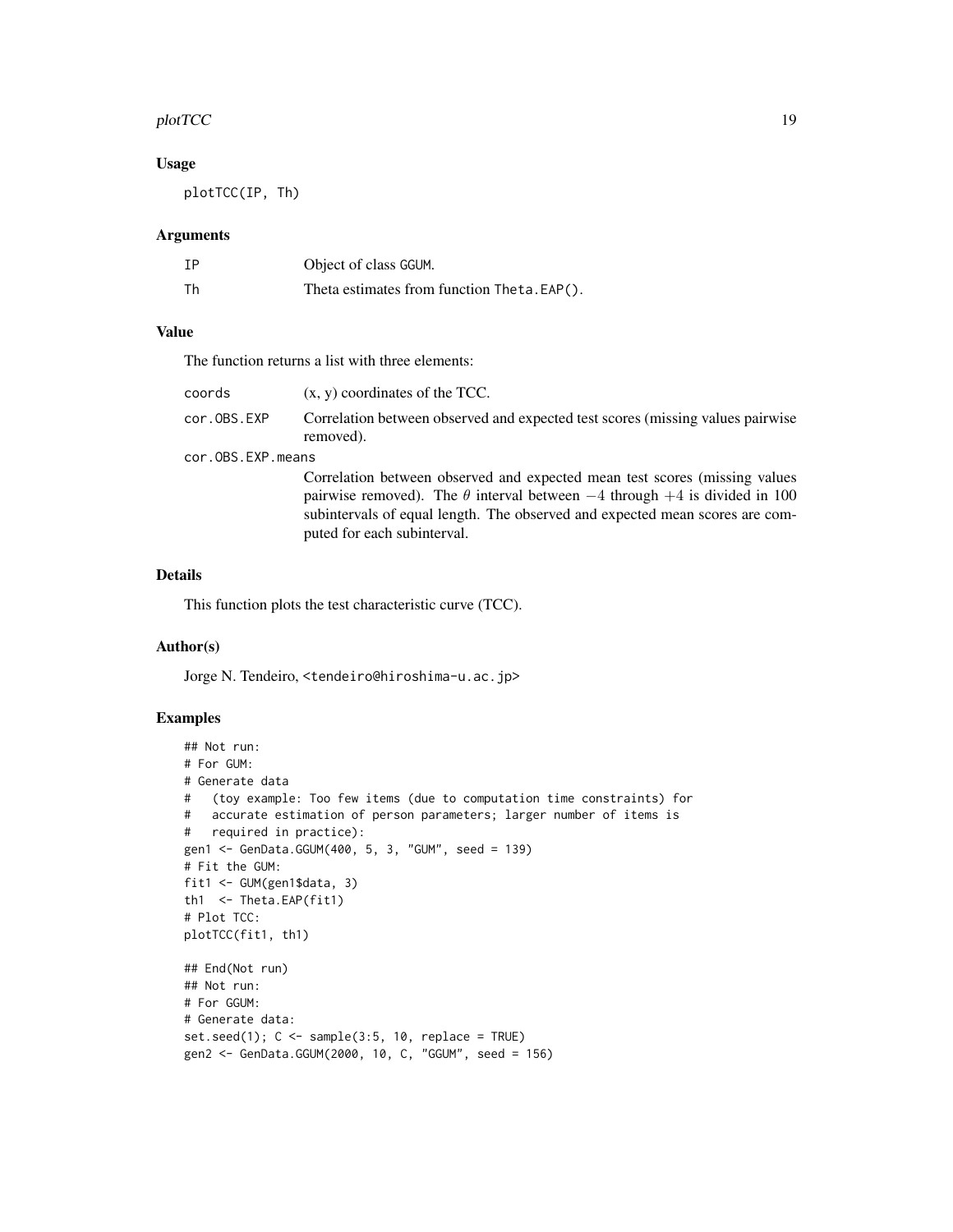```
# Fit the GGUM:
fit2 <- GGUM(gen2$data, C)
th2 <- Theta.EAP(fit2)
# Plot TCC:
plotTCC(fit2, th2)
## End(Not run)
```
<span id="page-19-1"></span>plotTIF *Plot test information function (TIF)*

#### Description

plot.TIF plots the TIF for the GUM and the GGUM.

#### Usage

plotTIF(IP, Th)

## Arguments

| IΡ | Object of class GGUM.                      |
|----|--------------------------------------------|
| Th | Theta estimates from function Theta.EAP(). |

# Value

The function returns the (x, y) coordinates of the TIF.

# Details

This function plots the test information function (TIF).

## Author(s)

Jorge N. Tendeiro, <tendeiro@hiroshima-u.ac.jp>

## Examples

```
## Not run:
# For GUM:
# Generate data
# (toy example: Too few items (due to computation time constraints) for
# accurate estimation of person parameters; larger number of items is
# required in practice):
gen1 <- GenData.GGUM(400, 5, 3, "GUM", seed = 139)
# Fit the GUM:
fit1 <- GUM(gen1$data, 3)
th1 <- Theta.EAP(fit1)
```
<span id="page-19-0"></span>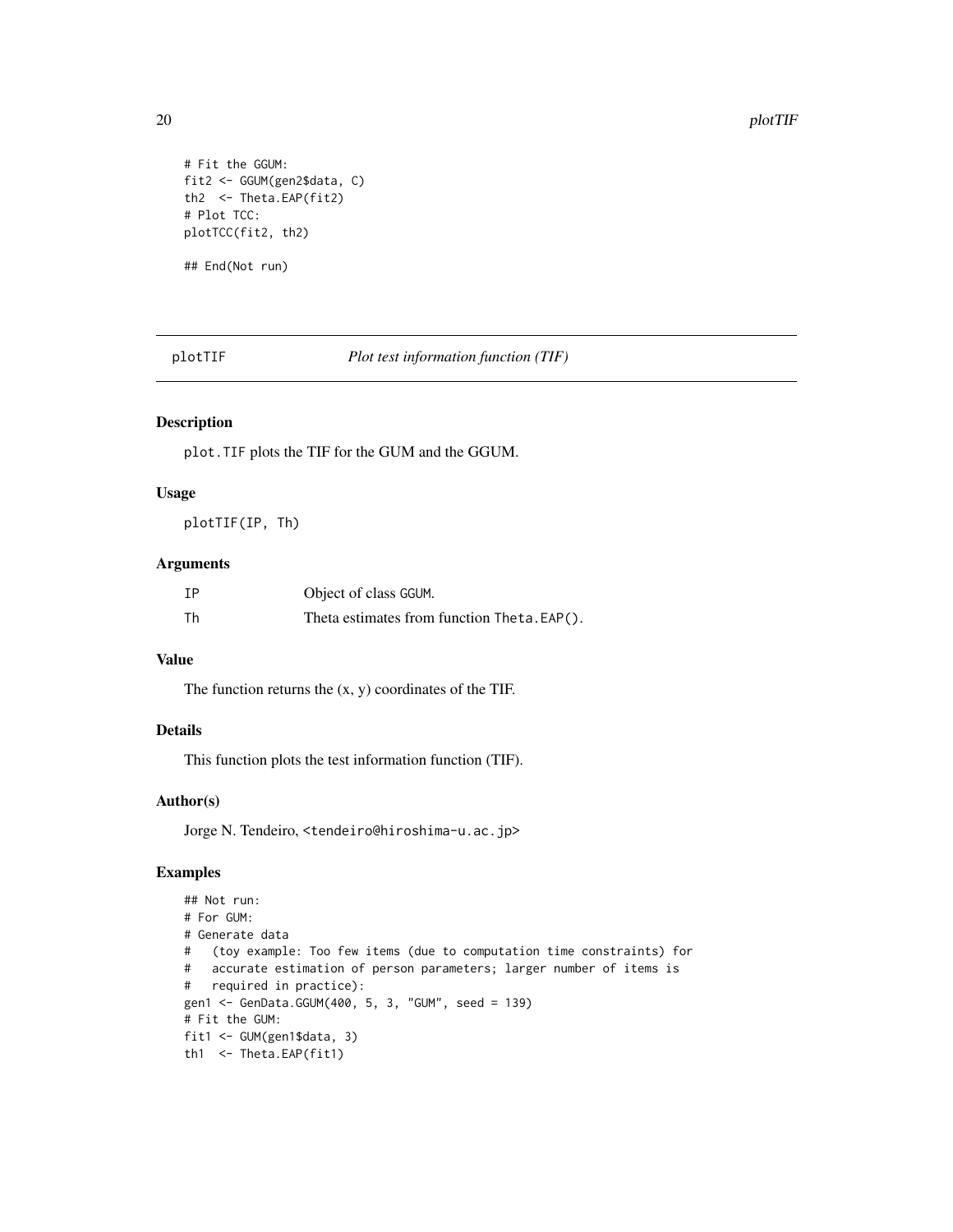## <span id="page-20-0"></span>probs.GGUM 21

```
# Plot TIF:
plotTIF(fit1, th1)
## End(Not run)
## Not run:
# For GGUM:
# Generate data:
set.seed(1); C \leq sample(3:5, 10, replace = TRUE)
gen2 <- GenData.GGUM(2000, 10, C, "GGUM", seed = 156)
# Fit the GGUM:
fit2 <- GGUM(gen2$data, C)
th2 <- Theta.EAP(fit2)
# Plot TIF:
plotTIF(fit2, th2)
## End(Not run)
```
# <span id="page-20-1"></span>probs.GGUM *Compute model probabilities for the GGUM*

#### Description

probs.GGUM computes model probabilities for the GGUM (and the GUM) for given item and person parameters.

#### Usage

```
probs.GGUM(alpha, delta, taus, theta, C)
```
# Arguments

| alpha | A vector of length $I$ with the discrimination parameters.                                                                                                                                                                                             |
|-------|--------------------------------------------------------------------------------------------------------------------------------------------------------------------------------------------------------------------------------------------------------|
| delta | A vector of length I with the difficulty parameters.                                                                                                                                                                                                   |
| taus  | An $I \times M$ matrix with the threshold parameters $(M = 2 \times \max C + 1)$ .                                                                                                                                                                     |
| theta | A vector of length $N$ with the person parameters.                                                                                                                                                                                                     |
| C.    | $C$ is the number of observable response categories minus 1 (i.e., the item scores<br>will be in the set $\{0, 1, , C\}$ . It should either be a vector of I elements or a<br>scalar. In the latter case, it is assumed that $C$ applies to all items. |

# Value

The function returns an  $N \times I \times K$  array with the GGUM probabilities, with  $K = \max C + 1$ . To retrieve the GUM-based probabilities just constrain alpha to a unit vector of length I (i.e., alpha =  $rep(1, I)$ ). In this case, make sure C is constant across items.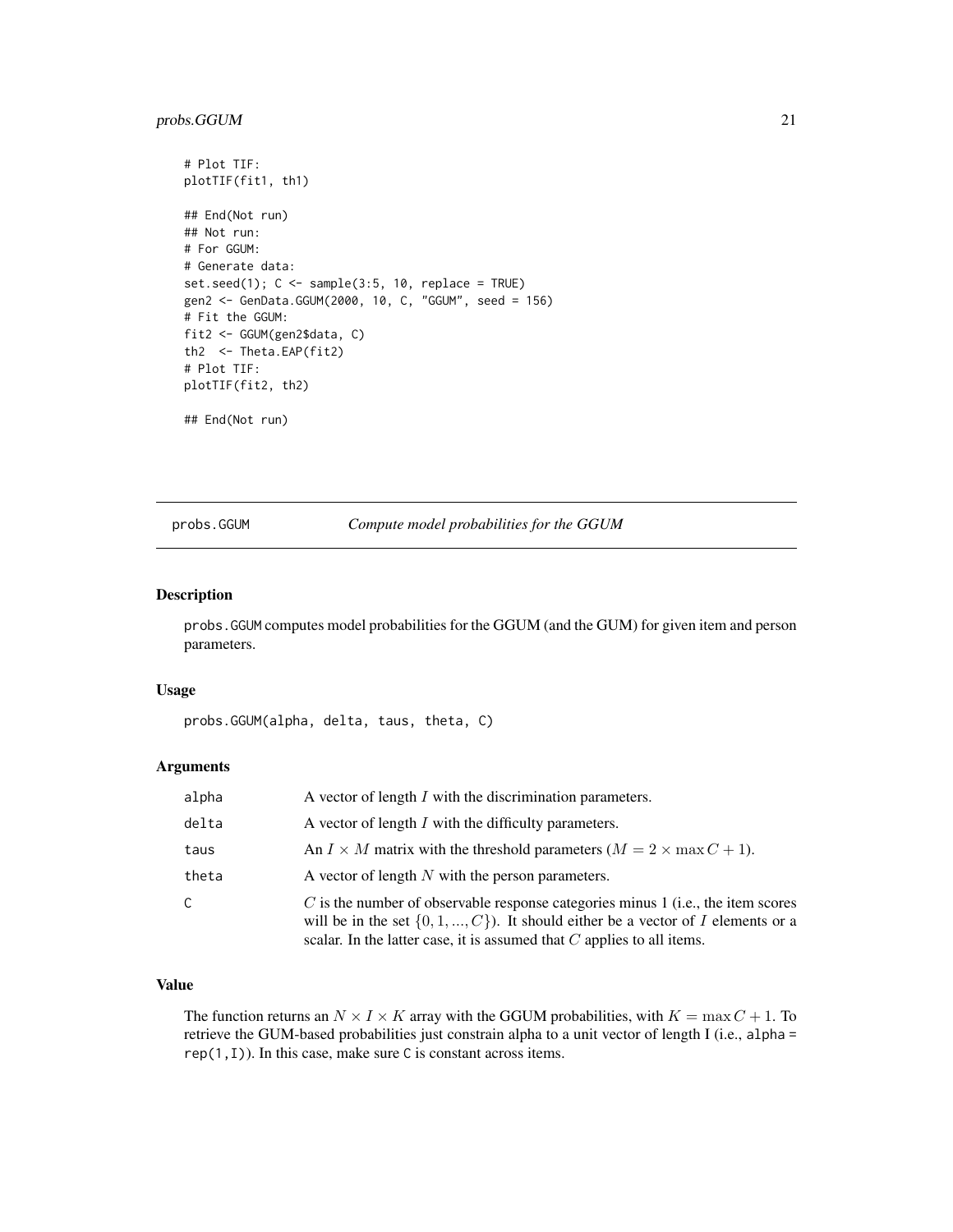#### <span id="page-21-0"></span>Details

This function computes the GGUM-based probabilities for all (person, item, response category) combinations. For the GGUM formula see the help for function GGUM ([GGUM](#page-7-1)).

#### Author(s)

Jorge N. Tendeiro, <tendeiro@hiroshima-u.ac.jp>

#### Examples

```
C \leftarrow c(3, 3, 3, 5, 5)gen <- GenData.GGUM(10, 5, C, seed = 456)
gen.alpha <- gen$alpha.gen
gen.delta <- gen$delta.gen
gen.taus <- gen$taus.gen
gen.theta <- gen$theta.gen
# Compute model probabilities for the parameters above:
Ps <- probs.GGUM(gen.alpha, gen.delta, gen.taus, gen.theta, C)
Ps
# In particular, the sum of the probabilities across all response options
# (i.e., the third dimension) should be 1 for all (person, item) combinations:
apply(Ps, 1:2, sum)
```
<span id="page-21-1"></span>read.item.GGUM2004 *Read 'GGUM2004' item estimates into R*

#### **Description**

read.item.GGUM2004 reads the output files from 'GGUM2004' with the item parameters. Both the item parameter estimates and their standard errors are imported into R.

#### Usage

```
read.item.GGUM2004(temp.dir = "C:/GGUM2004/TEMPFILE", precision = 4)
```
#### Arguments

| temp.dir  | The directory where 'GGUM2004' saved the output. By default, it is "C:/GGUM2004/TEMPFILE". |
|-----------|--------------------------------------------------------------------------------------------|
| precision | Number of decimal places of the results (default $= 4$ ).                                  |

#### Value

read.item.GGUM2004 returns a list cointaning the following components:

| alpha | The estimated discrimination parameters (for GGUM). |
|-------|-----------------------------------------------------|
| delta | The estimated difficulty parameters.                |
| taus  | The estimated threshold parameters.                 |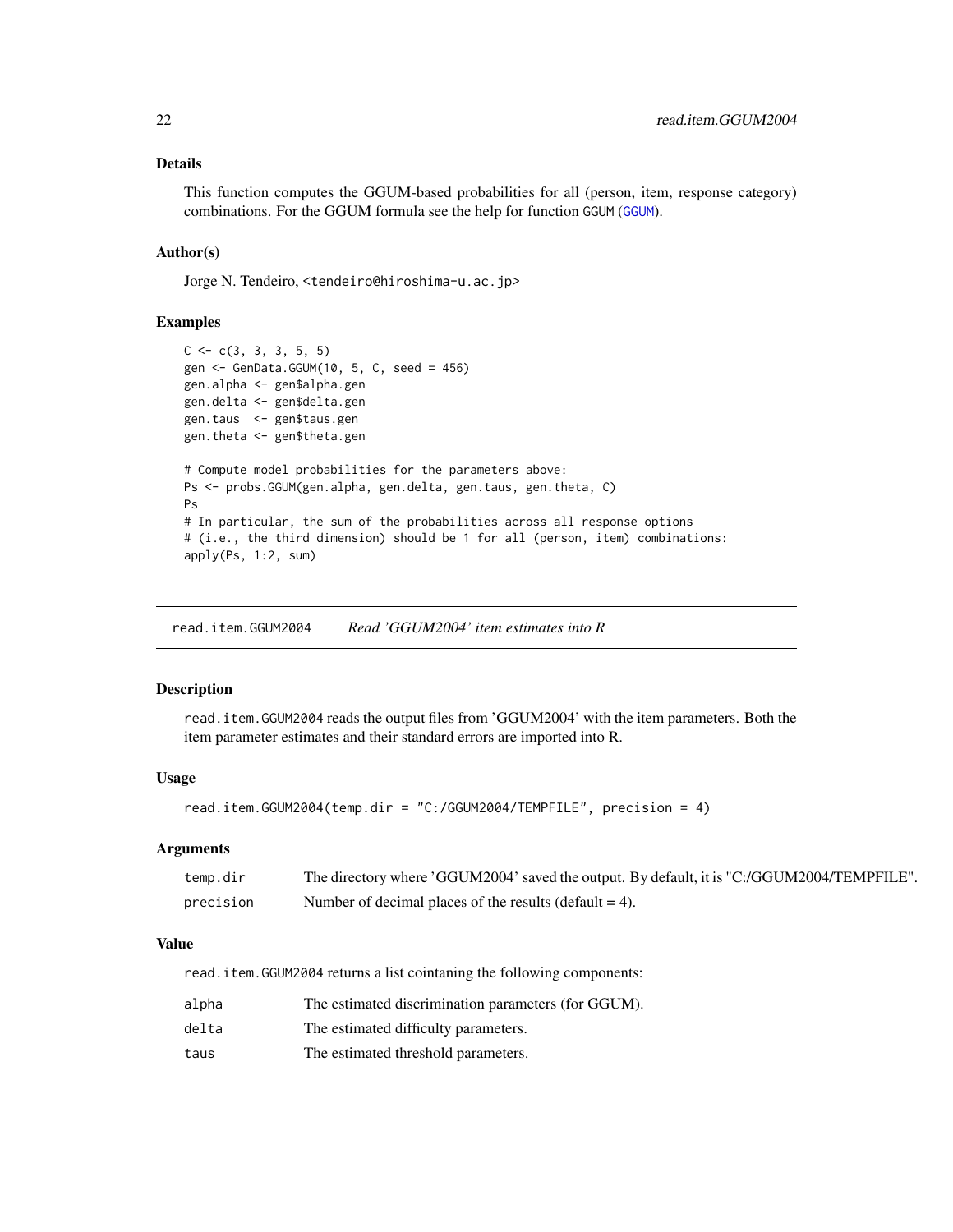<span id="page-22-0"></span>

| alphaSE | The standard errors for the estimated discrimination parameters (for GGUM).                                                                                                                                                                  |
|---------|----------------------------------------------------------------------------------------------------------------------------------------------------------------------------------------------------------------------------------------------|
| deltaSE | The standard errors for the estimated difficulty parameters.                                                                                                                                                                                 |
| tausSE  | The standard errors for the estimated threshold parameters (above zero; recall<br>that the threshold parameters are constrained to symmetry around zero, that is,<br>$\tau_{i(C+1)} = 0$ and $\tau_{iz} = -\tau_{i(M-z+1)}$ for $z \neq 0$ . |

#### Details

Observe that this function is optimized for the Windows operating system because 'GGUM2004' is a Windows program.

#### Author(s)

Sebastian Castro-Alvarez, <secastroal@gmail.com>

#### References

Roberts JS, Donoghue JR, Laughlin JE (2000). "A general item response theory model for unfolding unidimensional polytomous responses." *Applied Psychological Measurement*, 24, 3-32.

Roberts JS, Fang H, Cui W, Wang Y (2006). "GGUM2004: A Windows-Based Program to Estimate Parameters in the Generalized Graded Unfolding Model." *Applied Psychological Measurement*, 30, 64-65.

#### Examples

```
## Not run:
# If the 'GGUM2004' output files are in the default directory
# (C:/GGUM2004/TEMPFILE), then simply execute
read.item.GGUM2004()
```
## End(Not run)

<span id="page-22-1"></span>read.person.GGUM2004 *Read 'GGUM2004' person estimates into R*

#### Description

read.person.GGUM2004 reads the output files from 'GGUM2004' with the person parameters. Both the person parameter estimates and their standard errors are imported into R.

#### Usage

```
read.person.GGUM2004(temp.dir = "C:/GGUM2004/TEMPFILE", precision = 4)
```
#### Arguments

| temp.dir  | The directory where 'GGUM2004' saved the output. By default, it is "C:/GGUM2004/TEMPFILE". |
|-----------|--------------------------------------------------------------------------------------------|
| precision | Number of decimal places of the results (default $= 4$ ).                                  |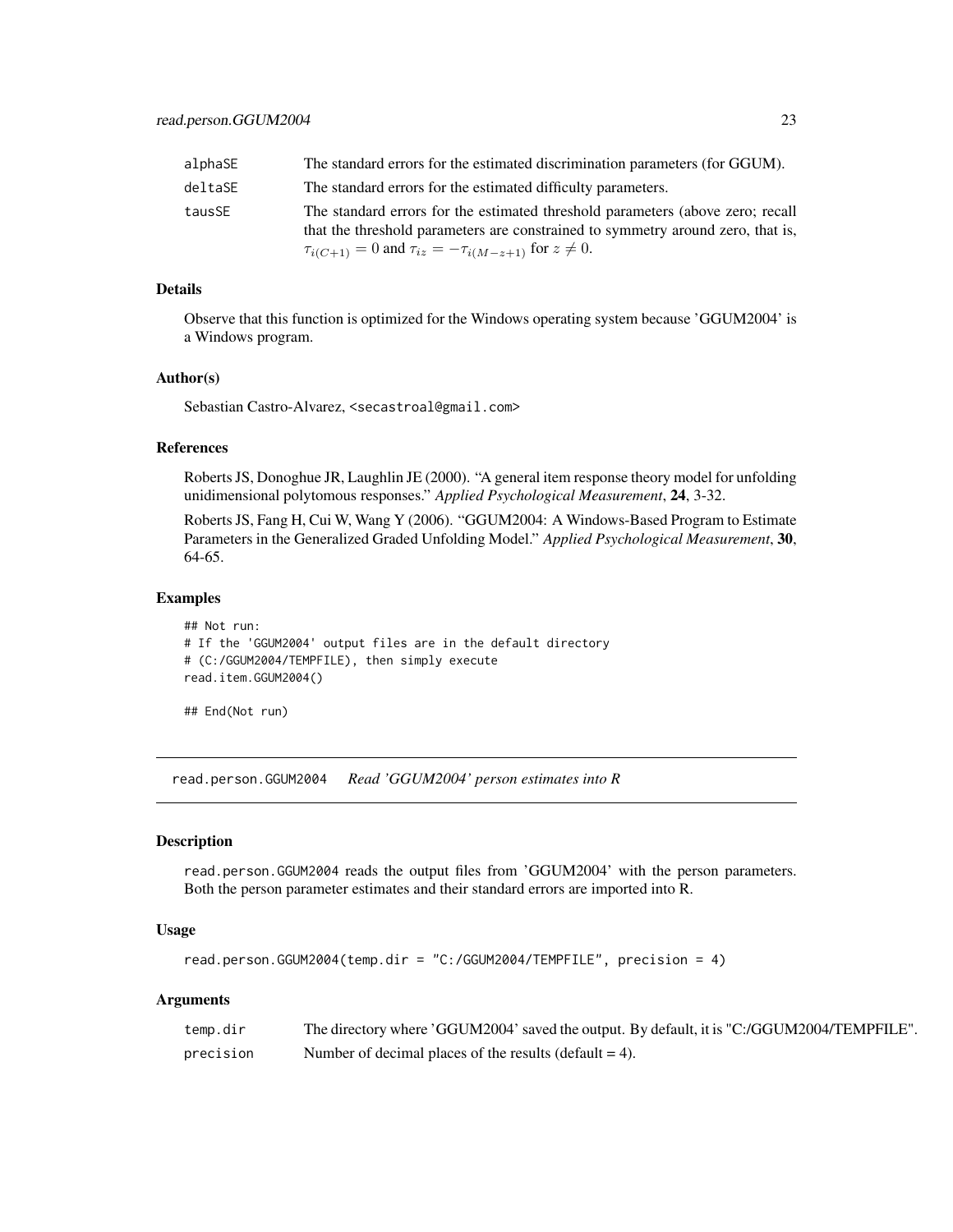<span id="page-23-0"></span>Value

An  $N \times 3$  matrix is returned, where N is the number of persons. The first column is the person ID, the second column has the person parameter estimates, and the last column has the standard errors.

#### Details

Observe that this function is optimized for the Windows operating system because 'GGUM2004' is a Windows program.

#### Author(s)

Sebastian Castro-Alvarez, <secastroal@gmail.com>

#### References

Roberts JS, Fang H, Cui W, Wang Y (2006). "GGUM2004: A Windows-Based Program to Estimate Parameters in the Generalized Graded Unfolding Model." *Applied Psychological Measurement*, 30, 64-65.

#### Examples

```
## Not run:
# If the 'GGUM2004' output files are in the default directory
# (C:/GGUM2004/TEMPFILE), then simply execute
read.person.GGUM2004()
```
## End(Not run)

<span id="page-23-1"></span>run.GGUM2004 *Call 'GGUM2004' and import the estimated parameters into R*

#### Description

run.GGUM2004 executes a previously exported 'GGUM2004' command file (via function [write.GGUM2004](#page-26-1)). It returns the execution time, the item parameter estimates, and the person parameter estimates.

#### Usage

```
run.GGUM2004(
  cmd.file = "cmd".data.file = "data",
 datacmd.dir = tempdir(),prog.dir = "C:/GGUM2004",
 precision = 4
)
```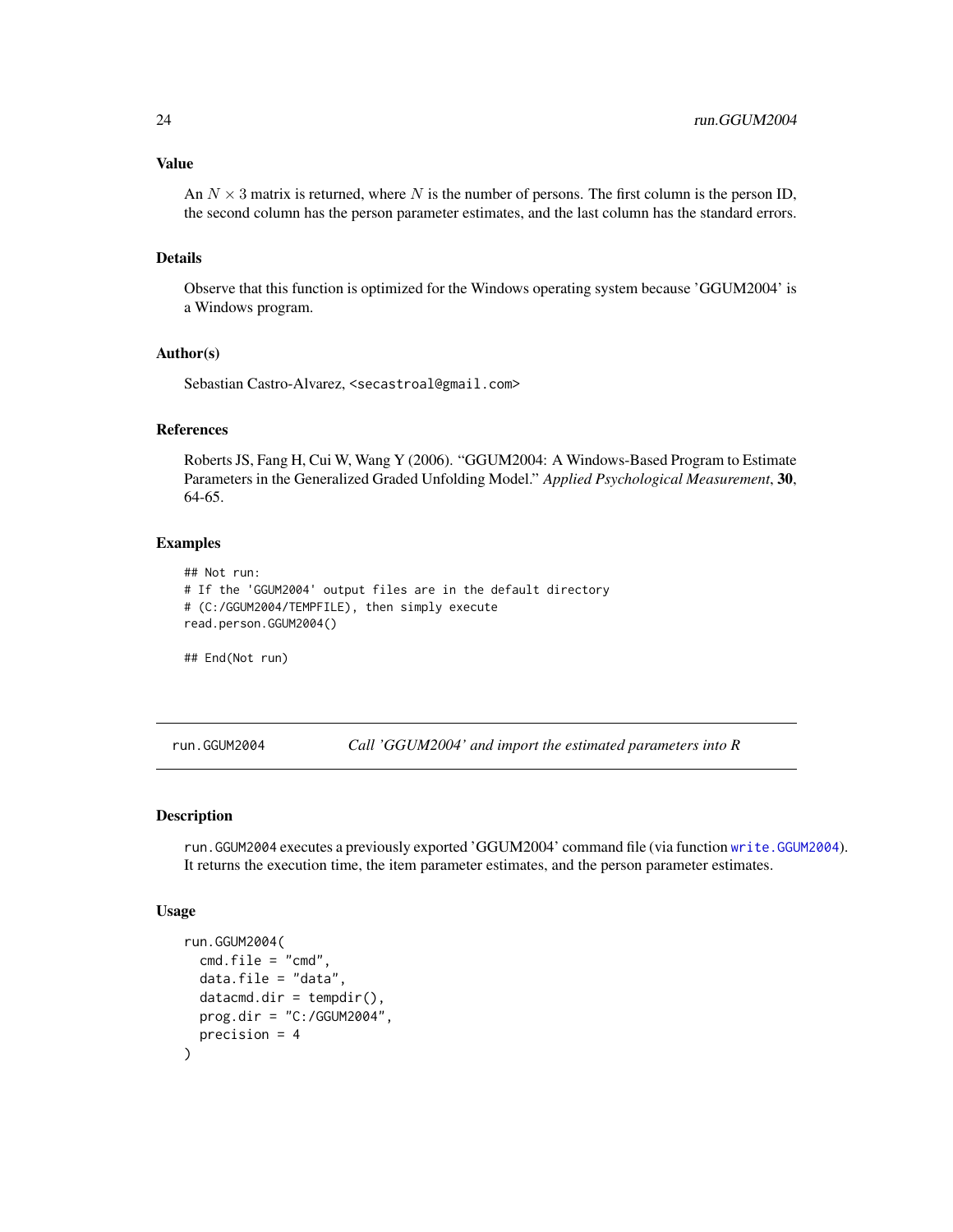#### <span id="page-24-0"></span>**Arguments**

| cmd.file    | A character string defining the name of the command file. No file extension is<br>required.                                                                                                                                                                                                 |
|-------------|---------------------------------------------------------------------------------------------------------------------------------------------------------------------------------------------------------------------------------------------------------------------------------------------|
| data.file   | A character string defining the name of the data file. No file extension is re-<br>quired.                                                                                                                                                                                                  |
| datacmd.dir | A character string defining the path to the directory where both the data file<br>(identified by the data. file parameter and exported by function export. GGUM2004)<br>and the command file (identified by the cmd. file parameter and exported by<br>function write. GGUM2004) are saved. |
| prog.dir    | A character string defining the directory where 'GGUM2004' is installed (de-<br>fault: "C:/GGUM2004").                                                                                                                                                                                      |
| precision   | Number of decimal places of the results (default $= 4$ ).                                                                                                                                                                                                                                   |

#### Value

run.GGUM2004 returns a list cointaning the following components:

| time      | The 'GGUM2004' execution time.                             |
|-----------|------------------------------------------------------------|
| alpha     | The estimated discrimination parameters (for GGUM).        |
| delta     | The estimated difficulty parameters.                       |
| taus      | The estimated threshold parameters.                        |
| <b>SE</b> | The standard errors for the estimated item parameters.     |
| theta     | The estimated person parameters and their standard errors. |

#### Details

Function run.GGUM2004 runs internally both functions [read.item.GGUM2004](#page-21-1) (to import the 'GGUM2004' item estimates into R) and [read.person.GGUM2004](#page-22-1) (to import the 'GGUM2004' person estimates into R).

By experience, we noticed that long directory paths (especially if spaces are included) make 'GGUM2004' fail to execute with error file not found. Therefore, a good advice is to choose datacmd.dir and prog.dir wisely (short paths, no spaces).

Observe that this function is optimized for the Windows operating system because 'GGUM2004' is a Windows program.

#### Author(s)

Sebastian Castro-Alvarez, <secastroal@gmail.com>

#### References

Roberts JS, Fang H, Cui W, Wang Y (2006). "GGUM2004: A Windows-Based Program to Estimate Parameters in the Generalized Graded Unfolding Model." *Applied Psychological Measurement*, 30, 64-65.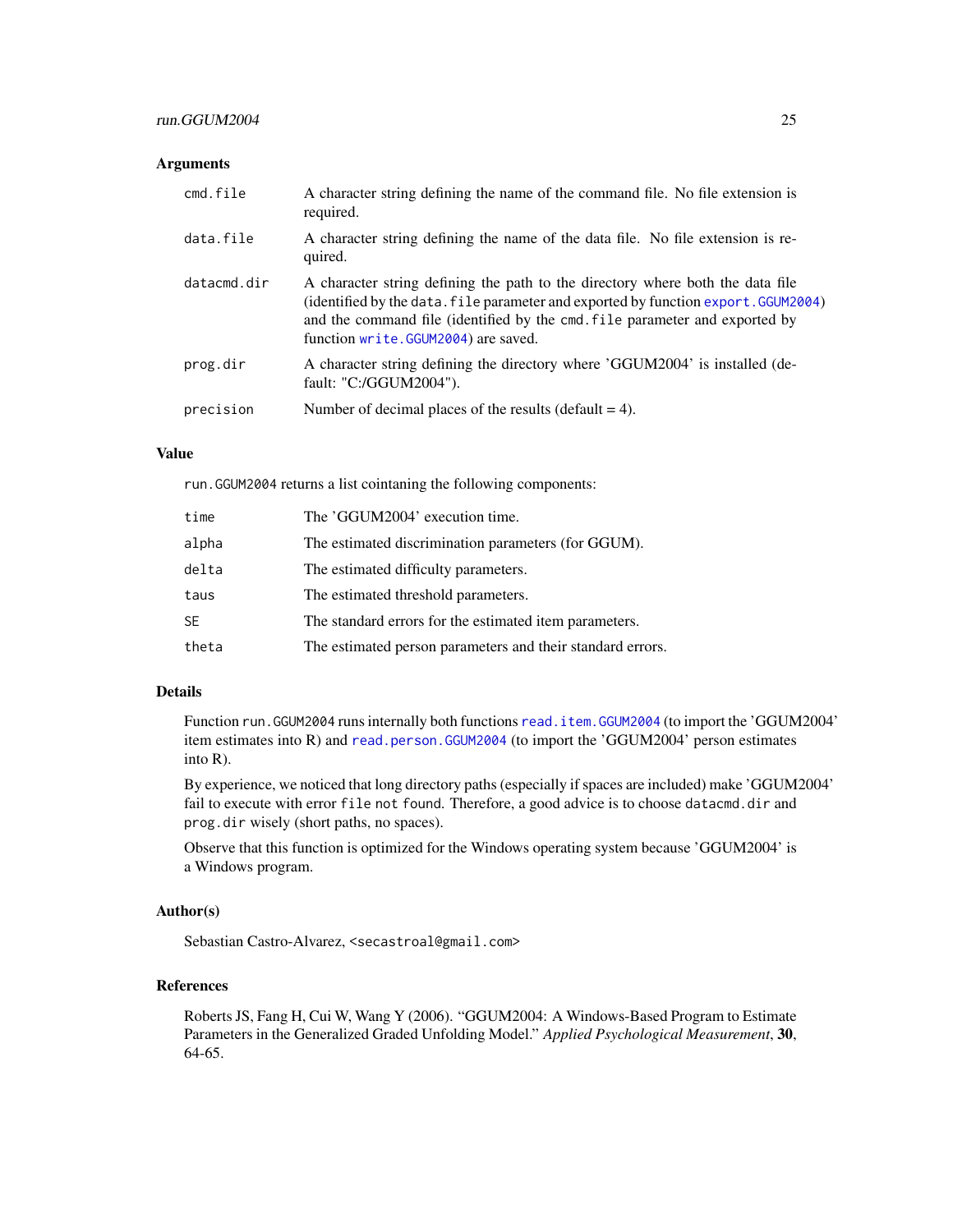#### Examples

```
## Not run:
# Generate data:
C \leq -c(3, 3, 3, 5, 5, 5)I \le -6gen <- GenData.GGUM(750, I, C, seed = 125)
# Export data to 'GGUM2004':
export.GGUM2004(gen$data)
# Write command file:
write.GGUM2004(I, C, model = "GGUM")# Run 'GGUM2004':
res.GGUM2004 <- run.GGUM2004()
## End(Not run)
```
<span id="page-25-1"></span>Theta.EAP *Estimate thetas and their SEs (GUM, GGUM)*

#### Description

Theta.EAP estimates the person theta parameters via EAP.

#### Usage

```
Theta.EAP(IP, SE = TRUE, precision = 4, N.nodes = 30)
```
#### Arguments

| IP        | Object of class GGUM. The GUM/ GGUM estimated item parameters via func-<br>tions GUM()/ GGUM(), respectively. |
|-----------|---------------------------------------------------------------------------------------------------------------|
| -SE       | Logical value: Estimate the standard errors of the theta estimates? Default is<br>TRUE.                       |
| precision | Number of decimal places of the results (default $=$ 4).                                                      |
| N.nodes   | Number of nodes for numerical integration (default $=$ 30).                                                   |

#### Value

If SE = TRUE, the function returns an  $N \times 2$  matrix with two columns (thetas, SEs), where N is the number of rows in the data matrix (i.e., persons). If  $SE = FALSE$ , the function returns the theta estimates as a vector of length N.

#### Details

The EAP procedure used here is based on Roberts, Donoghue, and Laughlin (2000), namely Equation 25 for the  $\theta$  estimates and Equation 26 for corresponding standard errors. The EAP estimate is the posterior mean of the  $\theta$  distribution for the corresponding response pattern. The standard error is computed as an approximation to the standard deviation of the posterior distribution. See Roberts et al. (2000) for more details.

<span id="page-25-0"></span>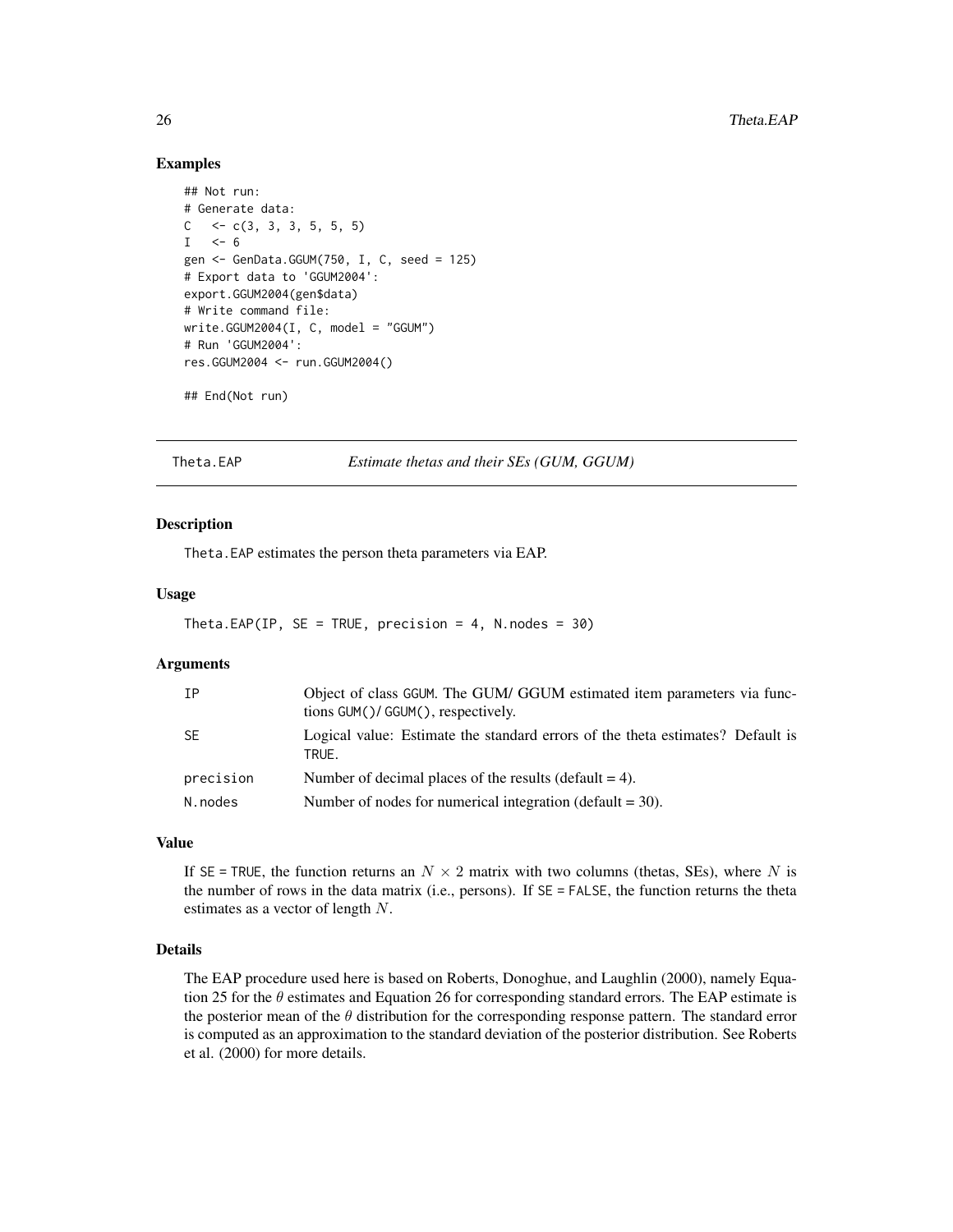#### <span id="page-26-0"></span>Author(s)

Jorge N. Tendeiro, <tendeiro@hiroshima-u.ac.jp>

#### Examples

```
# For GUM:
# Generate data
# (toy example: Too few items (due to computation time constraints) for
# accurate estimation of person parameters; larger number of items is
# required in practice):
gen1 <- GenData.GGUM(400, 5, 3, "GUM", seed = 139)
# Fit the GUM:
fit1 <- GUM(gen1$data, 3)
# Estimate the theta parameters:
Theta.EAP(fit1)
## Not run:
# For GGUM:
# Generate data:
set.seed(1); C \leq - sample(3:5, 10, replace = TRUE)
gen2 <- GenData.GGUM(2000, 10, C, "GGUM", seed = 156)
# Fit the GGUM:
fit2 <- GGUM(gen2$data, C)
# Estimate the theta parameters:
Theta.EAP(fit2)
```

```
## End(Not run)
```
<span id="page-26-1"></span>write.GGUM2004 *Writes a command file for 'GGUM2004'*

## Description

write.GGUM2004 creates a 'GGUM2004' command file according to the test characteristics. The file is saved in the 'GGUM2004' predefined installation folder.

#### Usage

```
write.GGUM2004(
 I,
 C,
  cutoff = 2,
 model = "GGUM",
 cmd.file = "cmd",data.file = "data"data.dir = tempdir()
)
```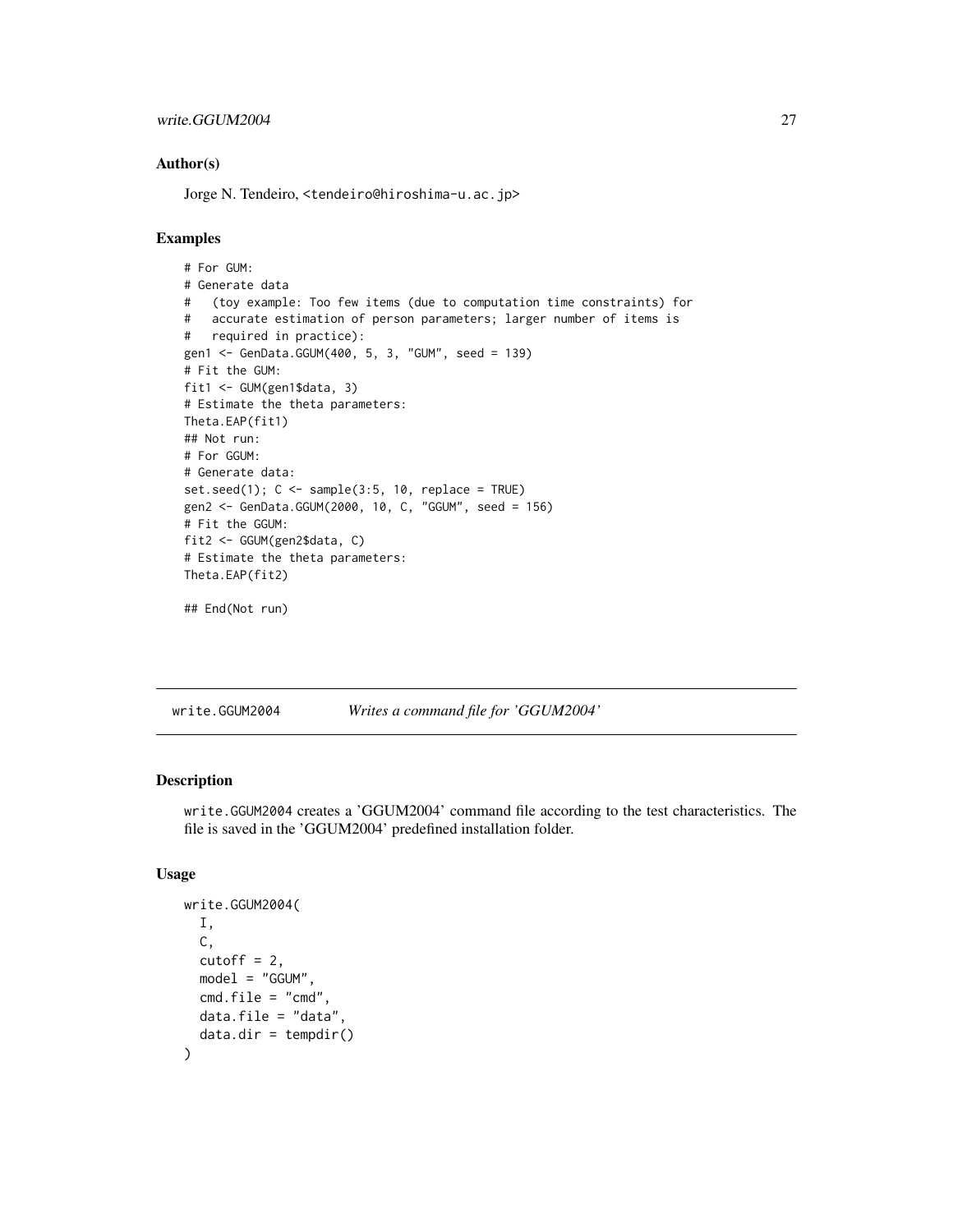#### <span id="page-27-0"></span>**Arguments**

| I         | The number of items.                                                                                                                                                                                                                                                                                                                                                |
|-----------|---------------------------------------------------------------------------------------------------------------------------------------------------------------------------------------------------------------------------------------------------------------------------------------------------------------------------------------------------------------------|
| Ċ         | $C$ is the number of observable response categories minus 1 (i.e., the item scores<br>will be in the set $\{0, 1, , C\}$ . It should either be a vector of I elements or a<br>scalar. In the latter case it is assumed that $C$ applies to all items.                                                                                                               |
| cutoff    | Either a number or a vector of I elements which defines the cutoff value. Default<br>is $2$ .                                                                                                                                                                                                                                                                       |
| model     | A string identifying the model. Possible values are "GUM" or "GGUM" (de-<br>fault).                                                                                                                                                                                                                                                                                 |
| cmd.file  | A character string defining the name to give to the command file. No file exten-<br>sion is required.                                                                                                                                                                                                                                                               |
| data.file | A character string defining the name of the data file. No file extension is re-<br>quired.                                                                                                                                                                                                                                                                          |
| data.dir  | A character string defining the path to the directory where the data file (possibly<br>exported by function export. GGUM2004) is stored. This also determines the<br>directory where the command file generated by this function will be exported<br>to. By default a temporary directory is used, but the user can naturally specify a<br>directory of her choice. |

#### Value

A script file is saved in the directory where 'GGUM2004' is installed.

#### Details

This function prepares a 'GGUM2004' friendly command script, which may be used to run the 'GGUM2004' program (Roberts, Donoghue, & Laughlin, 2000; Roberts et al., 2006). 'GGUM2004' may be executed directly or may be called from R, see run. GGUM2004.

By default and for convenience, the command script is saved in the same directory where the data file resides (data.dir). By experience, we noticed that long directory paths (especially if spaces are included) make 'GGUM2004' fail to execute with error file not found. Therefore, a good advice is to choose data.dir wisely (short paths, no spaces).

Observe that this function is optimized for the Windows operating system because 'GGUM2004' is a Windows program.

#### Author(s)

Sebastian Castro-Alvarez, <secastroal@gmail.com>

#### References

Roberts JS, Donoghue JR, Laughlin JE (2000). "A general item response theory model for unfolding unidimensional polytomous responses." *Applied Psychological Measurement*, 24, 3-32.

Roberts JS, Fang H, Cui W, Wang Y (2006). "GGUM2004: A Windows-Based Program to Estimate Parameters in the Generalized Graded Unfolding Model." *Applied Psychological Measurement*, 30, 64-65.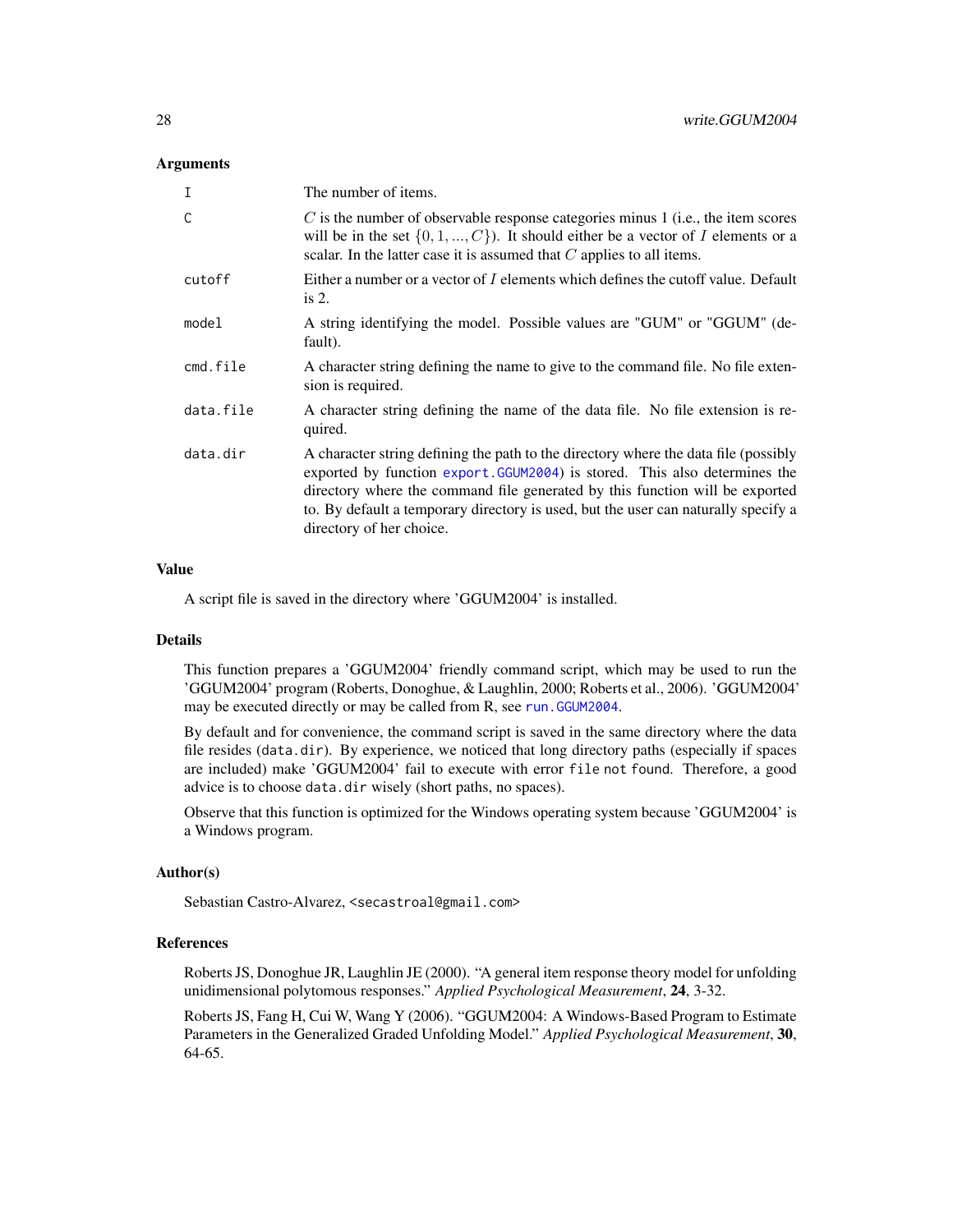# write.GGUM2004 29

# Examples

 $I \le -6$  $C \leftarrow C(3, 3, 3, 5, 5, 5)$ write.GGUM2004(I, C, model = "GGUM")